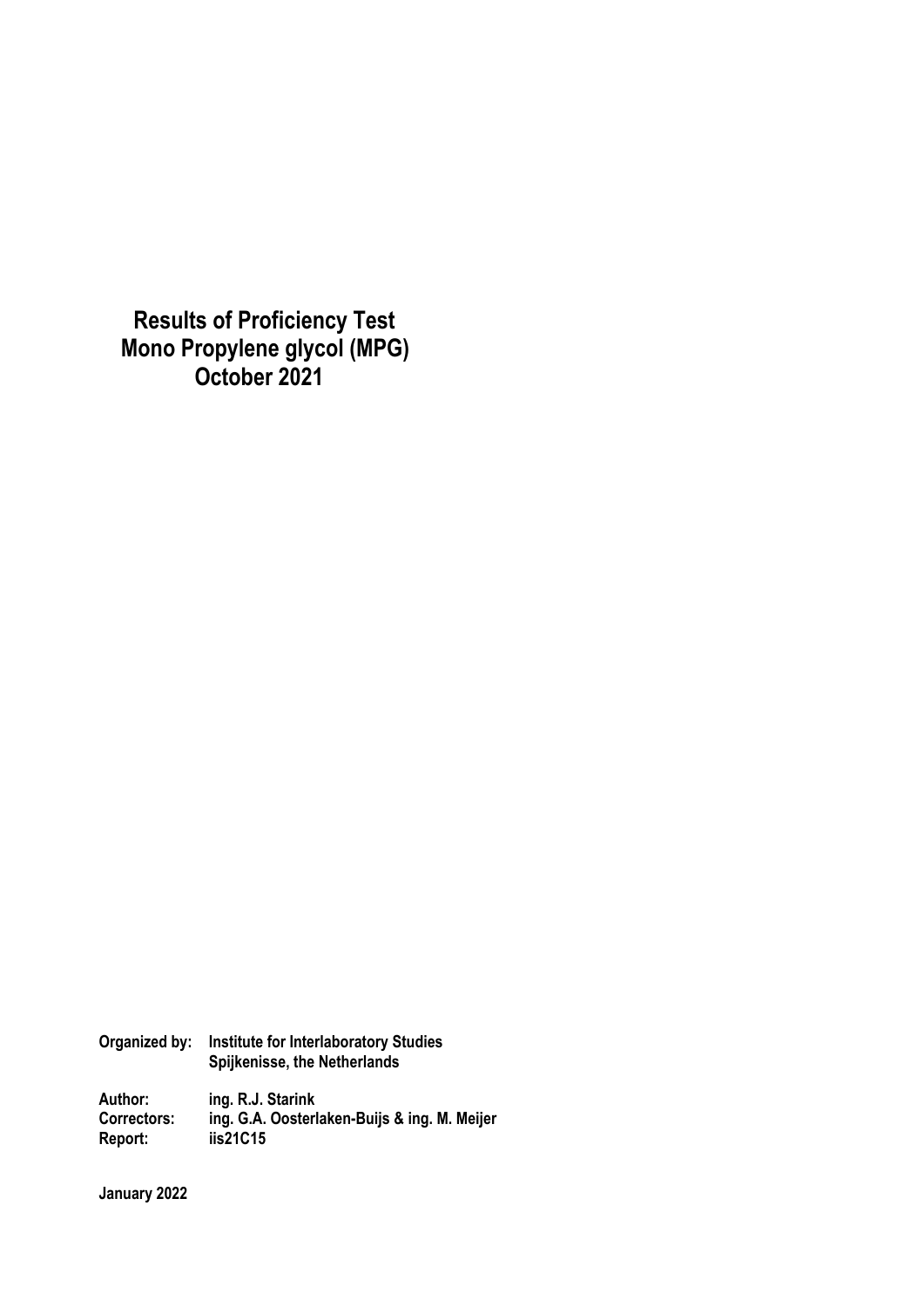# **CONTENTS**

| $\mathbf{1}$   |                                                                         |  |
|----------------|-------------------------------------------------------------------------|--|
| 2              |                                                                         |  |
| 2.1            |                                                                         |  |
| 2.2            |                                                                         |  |
| 2.3            |                                                                         |  |
| 2.4            |                                                                         |  |
| 2.5            |                                                                         |  |
| 2.6            |                                                                         |  |
| 3              |                                                                         |  |
| 3.1            |                                                                         |  |
| 3.2            |                                                                         |  |
| 3.3            |                                                                         |  |
| $\overline{4}$ |                                                                         |  |
| 4.1            |                                                                         |  |
| 4.2            |                                                                         |  |
| 4.3            | COMPARISON OF THE PROFICIENCY TEST OF OCTOBER 2021 WITH PREVIOUS PTS 10 |  |

# Appendices: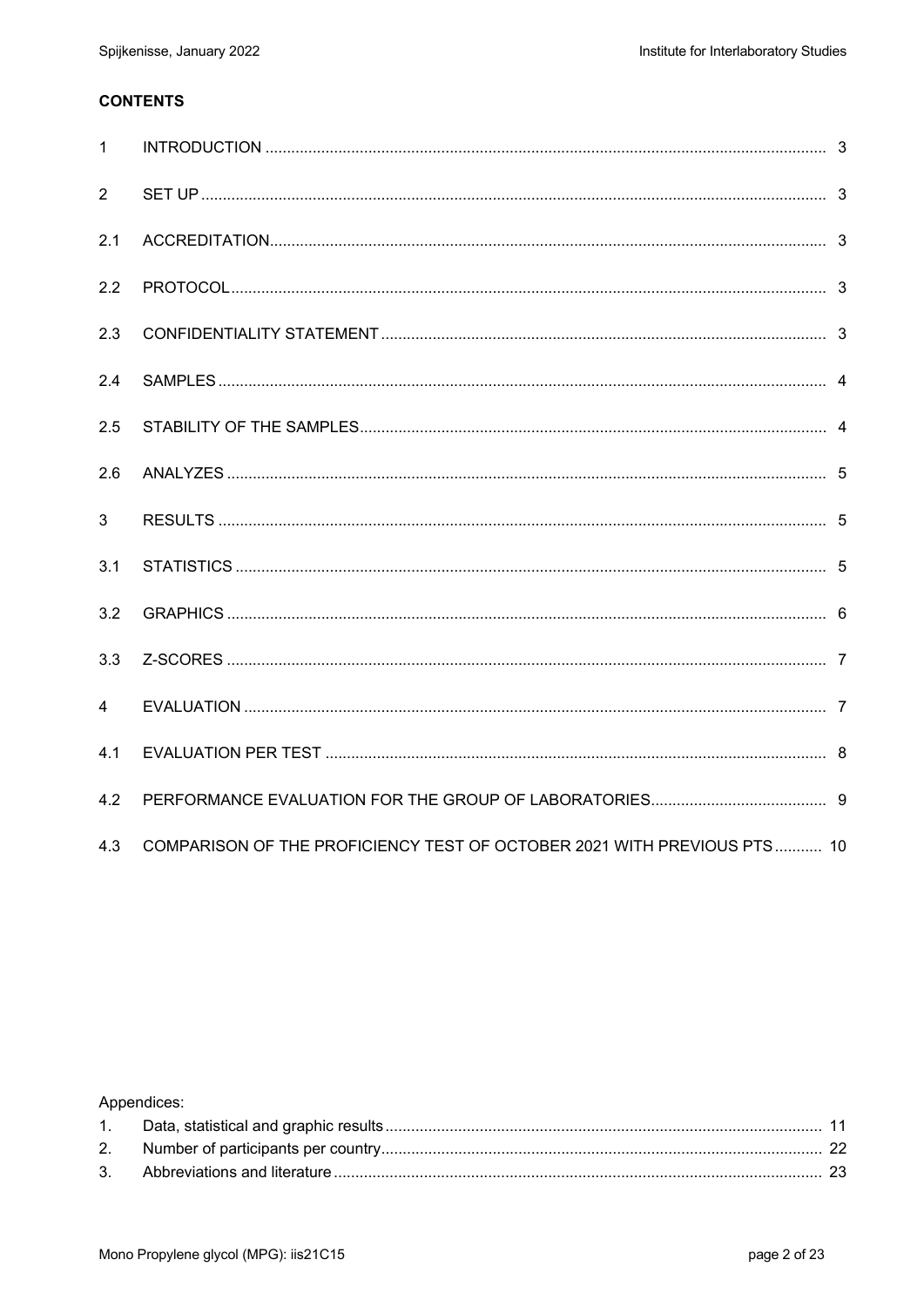### **1 INTRODUCTION**

Since 2004 the Institute for Interlaboratory Studies (iis) organizes a proficiency scheme for the analysis of Mono Propylene glycol (MPG) in accordance with the latest version of ASTM E202 once every two year. During the annual proficiency testing program of 2021/2022 it was decided to continue the round robin for the analysis of Mono Propylene glycol.

In this interlaboratory study 23 laboratories in 16 different countries registered for participation. See appendix 2 for the number of participants per country. In this report the results of the Mono Propylene glycol proficiency test are presented and discussed. This report is also electronically available through the iis website www.iisnl.com.

### **2 SET UP**

The Institute for Interlaboratory Studies (iis) in Spijkenisse, the Netherlands, was the organizer of this proficiency test (PT). Sample analyses for fit-for-use and homogeneity testing were subcontracted to an ISO/IEC17025 accredited laboratory. It was decided to send one sample MPG in a 0.5L glass bottle labelled #21195. The participants were requested to report rounded and unrounded test results. The unrounded test results were preferably used for statistical evaluation.

### **2.1 ACCREDITATION**

The Institute for Interlaboratory Studies in Spijkenisse, the Netherlands, is accredited in agreement with ISO/IEC17043:2010 (R007), since January 2000, by the Dutch Accreditation Council (Raad voor Accreditatie). This PT falls under the accredited scope. This ensures strict adherence to protocols for sample preparation and statistical evaluation and 100% confidentiality of participant's data. Feedback from the participants on the reported data is encouraged and customer's satisfaction is measured on regular basis by sending out questionnaires.

# **2.2 PROTOCOL**

The protocol followed in the organization of this proficiency test was the one as described for proficiency testing in the report 'iis Interlaboratory Studies: Protocol for the Organisation, Statistics and Evaluation' of June 2018 (iis-protocol, version 3.5). This protocol is electronically available through the iis website www.iisnl.com, from the FAQ page.

### **2.3 CONFIDENTIALITY STATEMENT**

All data presented in this report must be regarded as confidential and for use by the participating companies only. Disclosure of the information in this report is only allowed by means of the entire report. Use of the contents of this report for third parties is only allowed by written permission of the Institute for Interlaboratory Studies. Disclosure of the identity of one or more of the participating companies will be done only after receipt of a written agreement of the companies involved.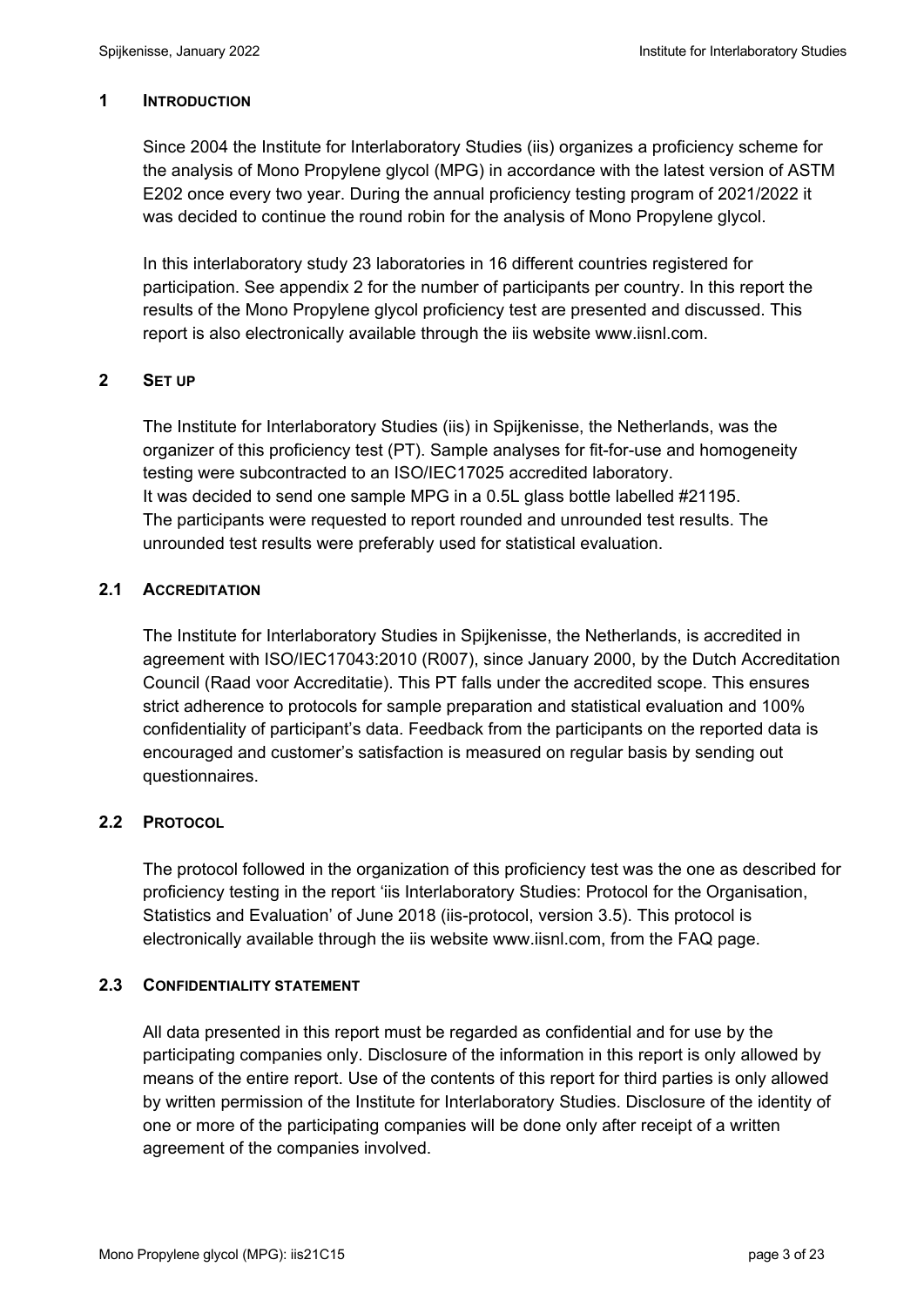### **2.4 SAMPLES**

A batch of approximately 30 liters of MPG was obtained from a local supplier. After homogenization 54 amber glass bottles of 0.5L were filled and labelled #21195. The homogeneity of the subsamples was checked by determination of Density at 20°C in accordance with ASTM D4052 and Water in accordance with ASTM E1064 on 8 stratified randomly selected subsamples.

|                 | Density at 20°C<br>in kg/L | Water<br>in mg/kg |
|-----------------|----------------------------|-------------------|
| sample #21195-1 | 1.03620                    | 960               |
| sample #21195-2 | 1.03621                    | 980               |
| sample #21195-3 | 1.03622                    | 970               |
| sample #21195-4 | 1.03622                    | 990               |
| sample #21195-5 | 1.03622                    | 970               |
| sample #21195-6 | 1.03622                    | 980               |
| sample #21195-7 | 1.03622                    | 970               |
| sample #21195-8 | 1.03621                    | 1000              |

Table 1: homogeneity test results of subsamples #21195

From the above test results the repeatabilities were calculated and compared with 0.3 times the corresponding reproducibility of the reference test methods in agreement with the procedure of ISO13528, Annex B2 in the next table.

|                                 | Density at 20°C<br>in kg/L | Water<br>in mg/kg |
|---------------------------------|----------------------------|-------------------|
| r (observed)                    | 0.00002                    | 36                |
| reference test method           | ISO12185:96                | ASTM E202:05      |
| 0.3 x R (reference test method) | 0.00015                    | 500               |

Table 2: evaluation of the repeatabilities of subsamples #21195

The calculated repeatabilities are in agreement with 0.3 times the corresponding reproducibility of the reference test methods. Therefore, homogeneity of the subsamples was assumed.

To each of the participating laboratories one sample MPG labelled #21195 was sent on September 22, 2021. An SDS was added to the sample package.

### **2.5 STABILITY OF THE SAMPLES**

The stability of Mono Propylene glycol packed in amber glass bottles was checked. The material was found sufficiently stable for the period of the proficiency test.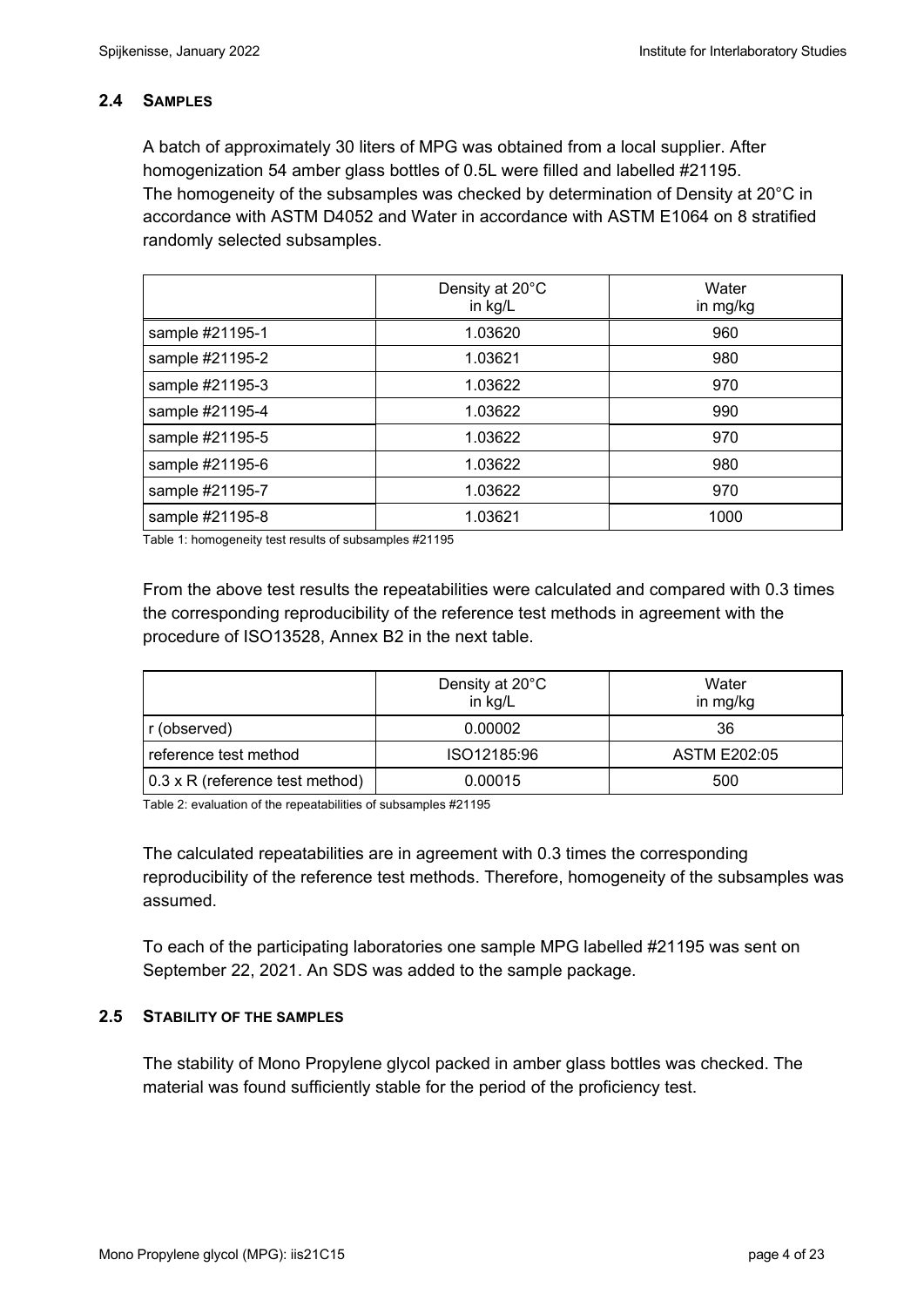### **2.6 ANALYZES**

The participants were requested to determine: Acidity as Acetic Acid, Appearance, Inorganic Chloride as Cl, Color Pt/Co, Density at 20°C, Distillation (IBP, 50% recovered, Dry Point), Iron as Fe, Purity by GC as received, Dipropylene glycol, Specific Gravity at 20/20°C and Water.

It was explicitly requested to treat the sample as if it was a routine sample and to report the test results using the indicated units on the report form and not to round the test results, but report as much significant figures as possible. It was also requested not to report 'less than' test results, which are above the detection limit, because such test results cannot be used for meaningful statistical evaluations.

To get comparable test results a detailed report form and a letter of instructions are prepared. On the report form the reporting units are given as well as the reference test methods (when applicable) that will be used during the evaluation. The detailed report form and the letter of instructions are both made available on the data entry portal www.kpmd.co.uk/sgs-iis/. The participating laboratories are also requested to confirm the sample receipt on this data entry portal. The letter of instructions can also be downloaded from the iis website www.iisnl.com.

### **3 RESULTS**

During five weeks after sample dispatch, the test results of the individual laboratories were gathered via the data entry portal www.kpmd.co.uk/sgs-iis/. The reported test results are tabulated per determination in appendix 1 of this report. The laboratories are presented by their code numbers.

Directly after the deadline, a reminder was sent to those laboratories that had not reported test results at that moment. Shortly after the deadline, the available test results were screened for suspect data. A test result was called suspect in case the Huber Elimination Rule (a robust outlier test) found it to be an outlier. The laboratories that produced these suspect data were asked to check the reported test results (no reanalyzes). Additional or corrected test results are used for data analysis and the original test results are placed under 'Remarks' in the test result tables in appendix 1. Test results that came in after the deadline were not taken into account in this screening for suspect data and thus these participants were not requested for checks.

# **3.1 STATISTICS**

The protocol followed in the organization of this proficiency test was the one as described for proficiency testing in the report 'iis Interlaboratory Studies: Protocol for the Organisation, Statistics and Evaluation' of June 2018 (iis-protocol, version 3.5).

For the statistical evaluation, the *unrounded* (when available) figures were used instead of the rounded test results. Test results reported as '<…' or '>…' were not used in the statistical evaluation.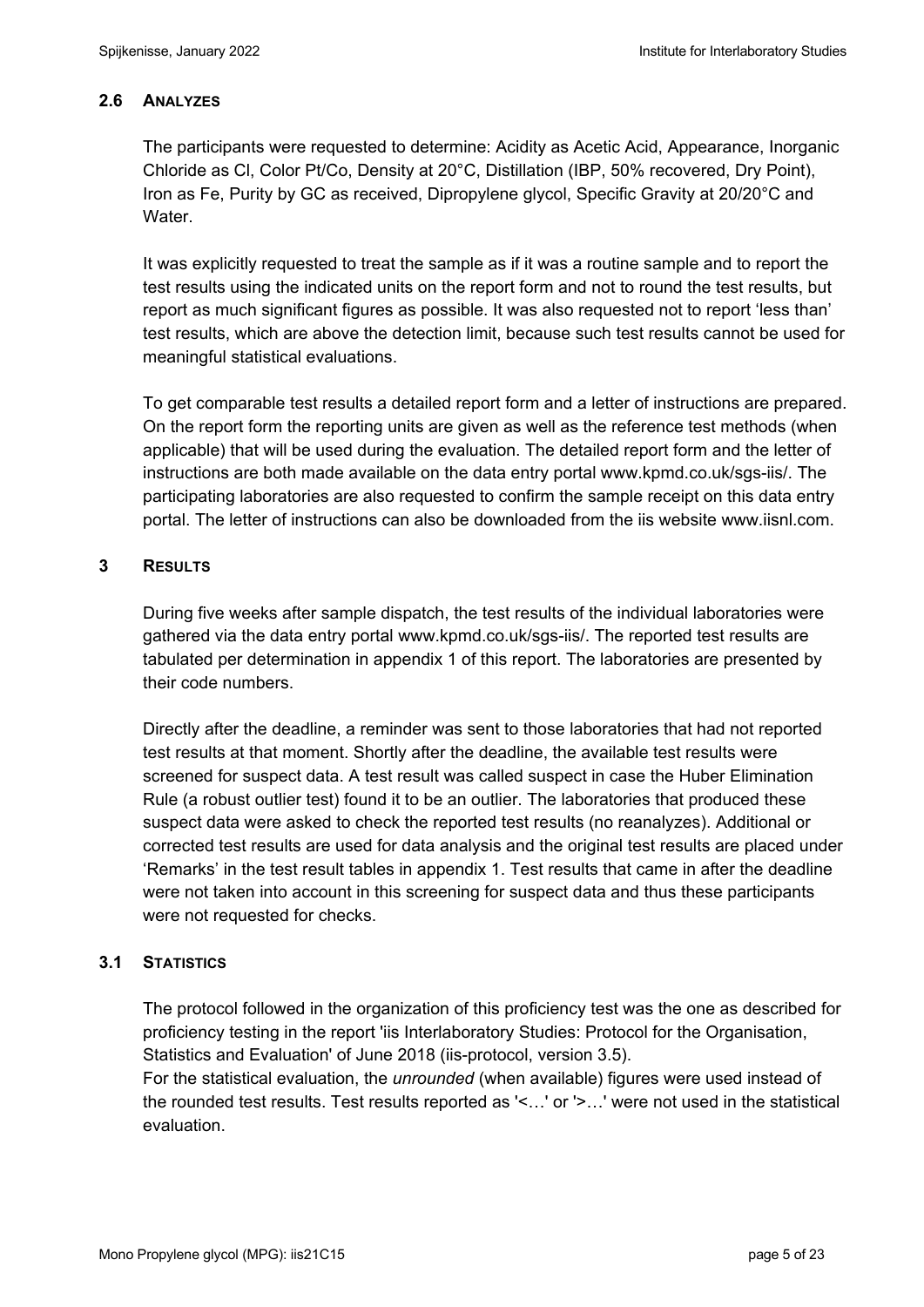First, the normality of the distribution of the various data sets per determination was checked by means of the Lilliefors-test, a variant of the Kolmogorov-Smirnov test and by the calculation of skewness and kurtosis. Evaluation of the three normality indicators in combination with the visual evaluation of the graphic Kernel density plot, lead to judgement of the normality being either 'unknown', 'OK', 'suspect' or 'not OK'. After removal of outliers, this check was repeated. If a data set does not have a normal distribution, the (results of the) statistical evaluation should be used with due care.

The assigned value is determined by consensus based on the test results of the group of participants after rejection of the statistical outliers and/or suspect data.

According to ISO13528 all (original received or corrected) results per determination were submitted to outlier tests. In the iis procedure for proficiency tests, outliers are detected prior to calculation of the mean, standard deviation and reproducibility. For small data sets, Dixon (up to 20 test results) or Grubbs (up to 40 test results) outlier tests can e used. For larger data sets (above 20 test results) Rosner's outlier tests can be used. Outliers are marked by D(0.01) for the Dixon's test, by G(0.01) or DG(0.01) for the Grubbs' test and by R(0.01) for the Rosner's test. Stragglers are marked by D(0.05) for the Dixon's test, by G(0.05) or DG(0.05) for the Grubbs' test and by R(0.05) for the Rosner's test. Both outliers and stragglers were not included in the calculations of averages and standard deviations.

For each assigned value, the uncertainty was determined in accordance with ISO13528. Subsequently the calculated uncertainty was evaluated against the respective requirement based on the target reproducibility in accordance with ISO13528. In this PT, the criterion of ISO13528, paragraph 9.2.1. was met for all evaluated tests, therefore, the uncertainty of all assigned values may be negligible and need not be included in the PT report.

Finally, the reproducibilities were calculated from the standard deviations by multiplying these with a factor of 2.8.

### **3.2 GRAPHICS**

In order to visualize the data against the reproducibilities from literature, Gauss plots were made, using the sorted data for one determination (see appendix 1). On the Y-axis, the reported test results are plotted. The corresponding laboratory numbers are on the X-axis. The straight horizontal line presents the consensus value (a trimmed mean). The four striped lines, parallel to the consensus value line, are the +3s, +2s, -2s and -3s target reproducibility limits of the selected reference test method. Outliers and other data, which were excluded from the calculations, are represented as a cross. Accepted data are represented as a triangle.

Furthermore, Kernel Density Graphs were made. This is a method for producing a smooth density approximation to a set of data that avoids some problems associated with histograms. Also, a normal Gauss curve (dotted line) was projected over the Kernel Density Graph (smooth line) for reference. The Gauss curve is calculated from the consensus value and the corresponding standard deviation.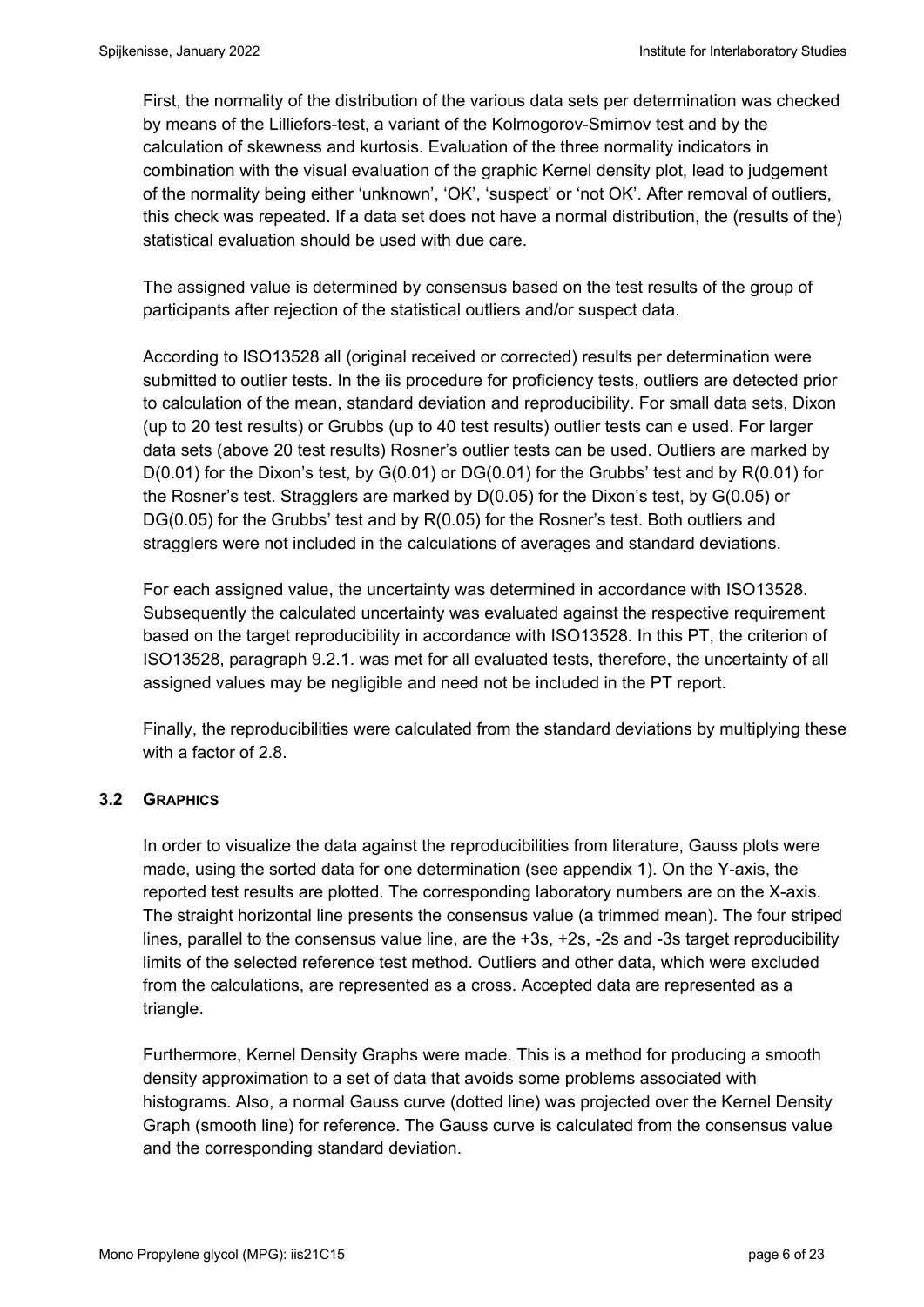# **3.3 Z-SCORES**

To evaluate the performance of the participating laboratories the z-scores were calculated. As it was decided to evaluate the performance of the participants in this proficiency test (PT) against the literature requirements, e.g. ASTM or ISO reproducibilities, the z-scores were calculated using a target standard deviation. This results in an evaluation independent of the variation in this interlaboratory study.

The target standard deviation was calculated from the literature reproducibility by division with 2.8. In case no literature reproducibility was available, other target values were used, like Horwitz or an estimated reproducibility based on former iis proficiency tests.

When a laboratory did use a test method with a reproducibility that is significantly different from the reproducibility of the reference test method used in this report, it is strongly advised to recalculate the z-score, while using the reproducibility of the actual test method used, this in order to evaluate whether the reported test result is fit-for-use.

The z-scores were calculated according to:

```
Z_{\text{target}} = (test result - average of PT) / target standard deviation
```
The  $z_{\text{(target)}}$  scores are listed in the result tables in appendix 1.

Absolute values for z<2 are very common and absolute values for z>3 are very rare. Therefore, the usual interpretation of z-scores is as follows:

|        | $ z  < 1$ good             |
|--------|----------------------------|
|        | $1 <  z  < 2$ satisfactory |
|        | $2 <  z  < 3$ questionable |
| 3 <  z | unsatisfactory             |

# **4 EVALUATION**

Some problems were encountered with the dispatch of the samples due to COVID-19 pandemic. Therefore, the reporting time on the data entry portal was extended with another week. All participants reported test results of which three participants reported the test results after the extended reporting date. Not all laboratories were able to report all tests requested. In total 23 participants reported 191 numerical test results. Observed were 8 outlying test results, which is 4.2%. In proficiency tests outlier percentages of 3% - 7.5% are quite normal.

Not all data sets proved to have a normal Gaussian distribution. These are referred to as "not OK" or "suspect". The statistical evaluation of these data sets should be used with due care, see also paragraph 3.1.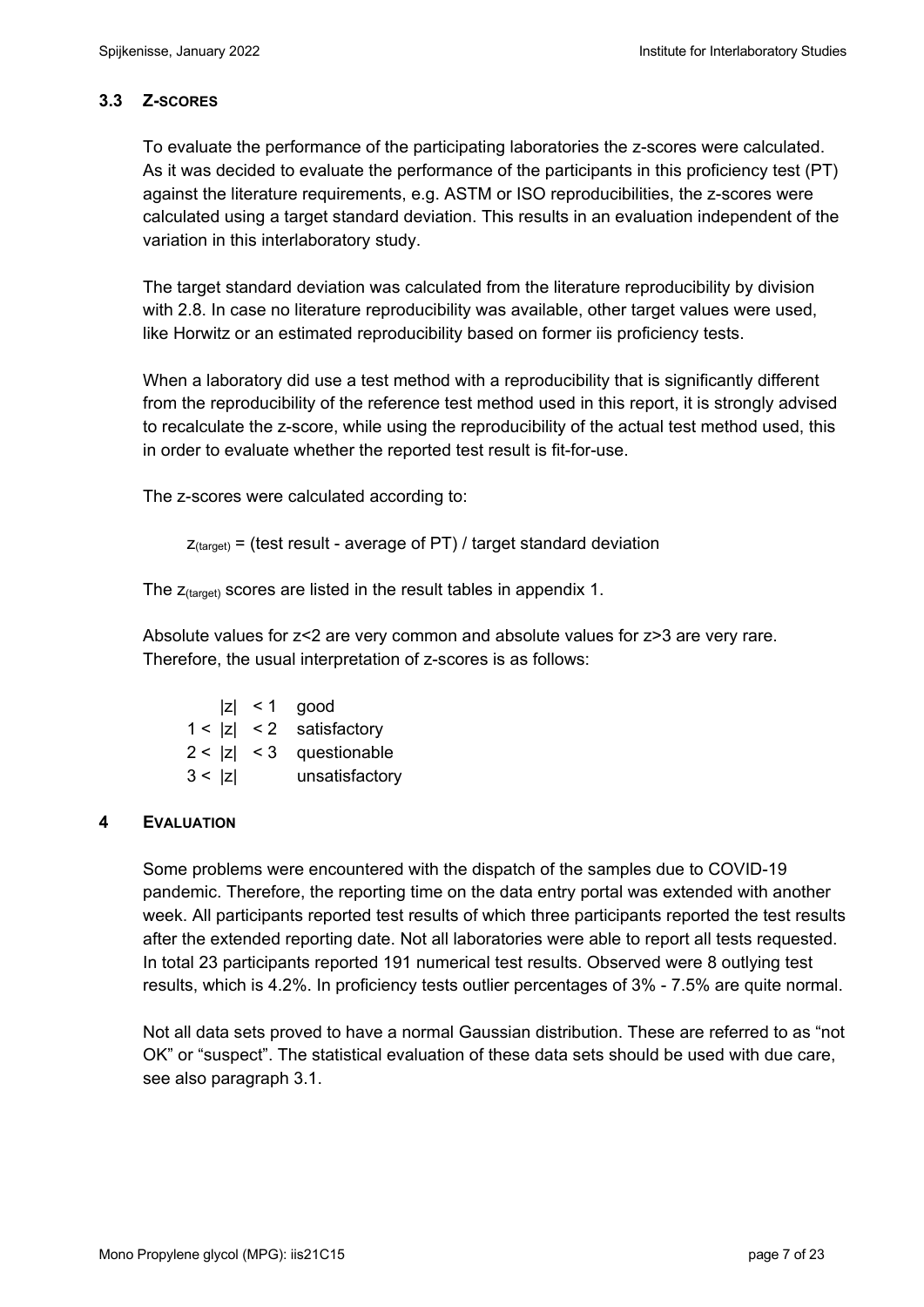### **4.1 EVALUATION PER TEST**

In this section the reported test results are discussed per test. The test methods which were used by the various laboratories were taken into account for explaining the observed differences when possible and applicable. These test methods are also in the tables together with the original data. The abbreviations, used in these tables, are explained in appendix 3.

In the iis PT reports ASTM test methods are referred to with a number and if appropriate an indication of sub test method (e.g. D1209) and an added designation for the year that the test method was adopted or revised (e.g. D1209:05). If applicable, a designation in parentheses is added to designate the year of reapproval (e.g. D1209:05(2019)). In the test results tables of appendix 1 only the method number (sub) and year of adoption or revision (e.g. D1209:05) will be used.

- Acidity as Acetic Acid: This determination was not problematic. No statistical outliers were observed. The calculated reproducibility is in agreement with the requirements of ASTM D1613:17
- Appearance: This determination was not problematic. All reporting participants, except one, agreed about the appearance; bright, clear and free of suspended matter or pass in accordance with ASTM E2680:16.

Inorganic Chloride as Cl: This determination was not problematic. One statistical outlier was observed. The calculated reproducibility after rejection of the statistical outlier is in agreement with the requirements of ASTM E2469:16.

- Color Pt/Co: This determination was not problematic. Two statistical outliers were observed. The calculated reproducibility after rejection of the statistical outliers is in agreement with the requirements of ASTM D1209:05(2019) and ASTM D5386:16.
- Density at 20°C: This determination was not problematic. No statistical outliers were observed. The calculated reproducibility is in agreement with the requirements of ISO12185:96.
- Distillation: This determination was not problematic. No statistical outliers were observed over three distillation parameters. All three calculated reproducibilities are in agreement with the requirements of ASTM D1078:11(2019) automated and manual modes.
- Iron: This determination was very problematic. Two statistical outliers were observed. The calculated reproducibility was very large. Therefore, no zscores are calculated.
- Purity by GC as received: This determination was problematic. No statistical outliers were observed. The calculated reproducibility is not in agreement with the requirements of ASTM E202:18.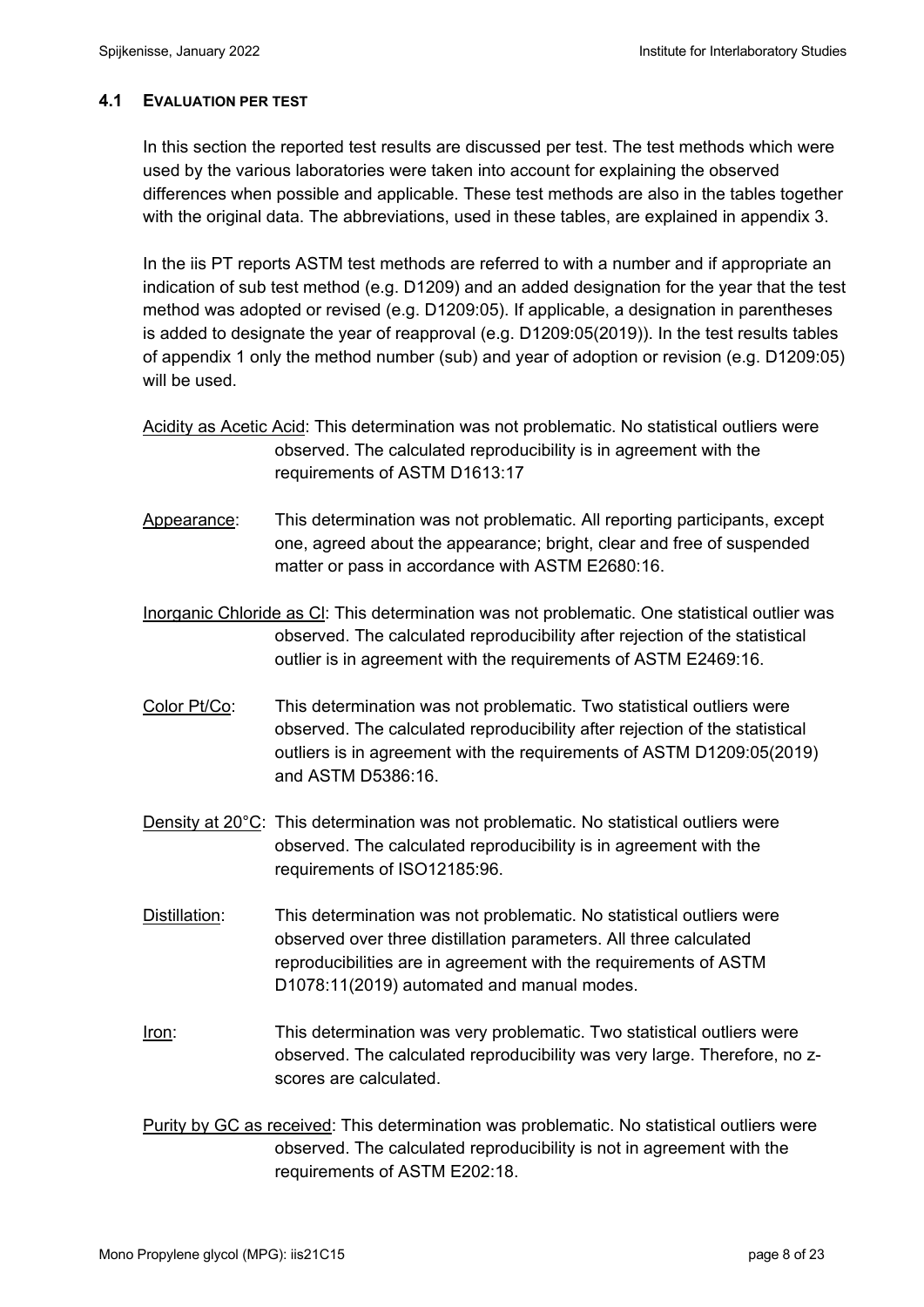- Dipropylene glycol: This determination was not problematic. No statistical outliers were observed. The calculated reproducibility is in agreement with the requirements of ASTM E202:18.
- Specific Gravity 20/20°C: This determination was not problematic. Three statistical outliers were observed. The calculated reproducibility after rejection of the statistical outliers is in agreement with the requirements of ASTM E202:18.
- Water: This determination was not problematic. No statistical outliers were observed. The calculated reproducibility is in agreement with the requirements of ASTM E202:05 and ASTM E1064:16.

### **4.2 PERFORMANCE EVALUATION FOR THE GROUP OF LABORATORIES**

A comparison has been made between the reproducibility as declared by the reference test method and the reproducibility as found for the group of participating laboratories. The number of significant test results, the average, the calculated reproducibility (2.8 \* standard deviation) and the target reproducibility derived from reference test methods (in casu ASTM and ISO test methods) are presented in the next table.

| Parameter                | unit         | n  | average | $2.8 * sd$ | R(lit) |
|--------------------------|--------------|----|---------|------------|--------|
| Acidity as Acetic Acid   | %M/M         | 20 | 0.0011  | 0.0008     | 0.0014 |
| Appearance               |              | 21 | Pass    | n.a.       | n.a.   |
| Inorganic Chloride as CI | mg/kg        | 8  | 0.27    | 0.22       | 0.22   |
| Color Pt/Co              |              | 15 | 2.5     | 2.3        | 7      |
| Density at 20°C          | kg/L         | 22 | 1.0362  | 0.0004     | 0.0005 |
| Initial Boiling Point    | $^{\circ}$ C | 11 | 186.1   | 1.1        | 2.9    |
| 50% recovered            | $^{\circ}C$  | 11 | 187.3   | 0.6        | 1.3    |
| Dry Point                | $^{\circ}C$  | 11 | 188.1   | 0.7        | 2.0    |
| Iron as Fe               | mg/kg        | 13 | 0.12    | 0.23       | (0.07) |
| Purity by GC as received | %M/M         | 17 | 99.813  | 0.217      | 0.17   |
| Dipropylene glycol       | $%$ M/M      | 14 | 0.037   | 0.035      | 0.14   |
| Specific Gravity 20/20°C |              | 19 | 1.0381  | 0.0002     | 0.0005 |
| Water                    | mg/kg        | 22 | 1020    | 191        | 500    |

Table 3: reproducibilities of tests on sample #21195

Without further statistical calculations it can be concluded that there is a good compliance of the group of participating laboratories with the reference test methods. The problematic tests have been discussed in paragraph 4.1.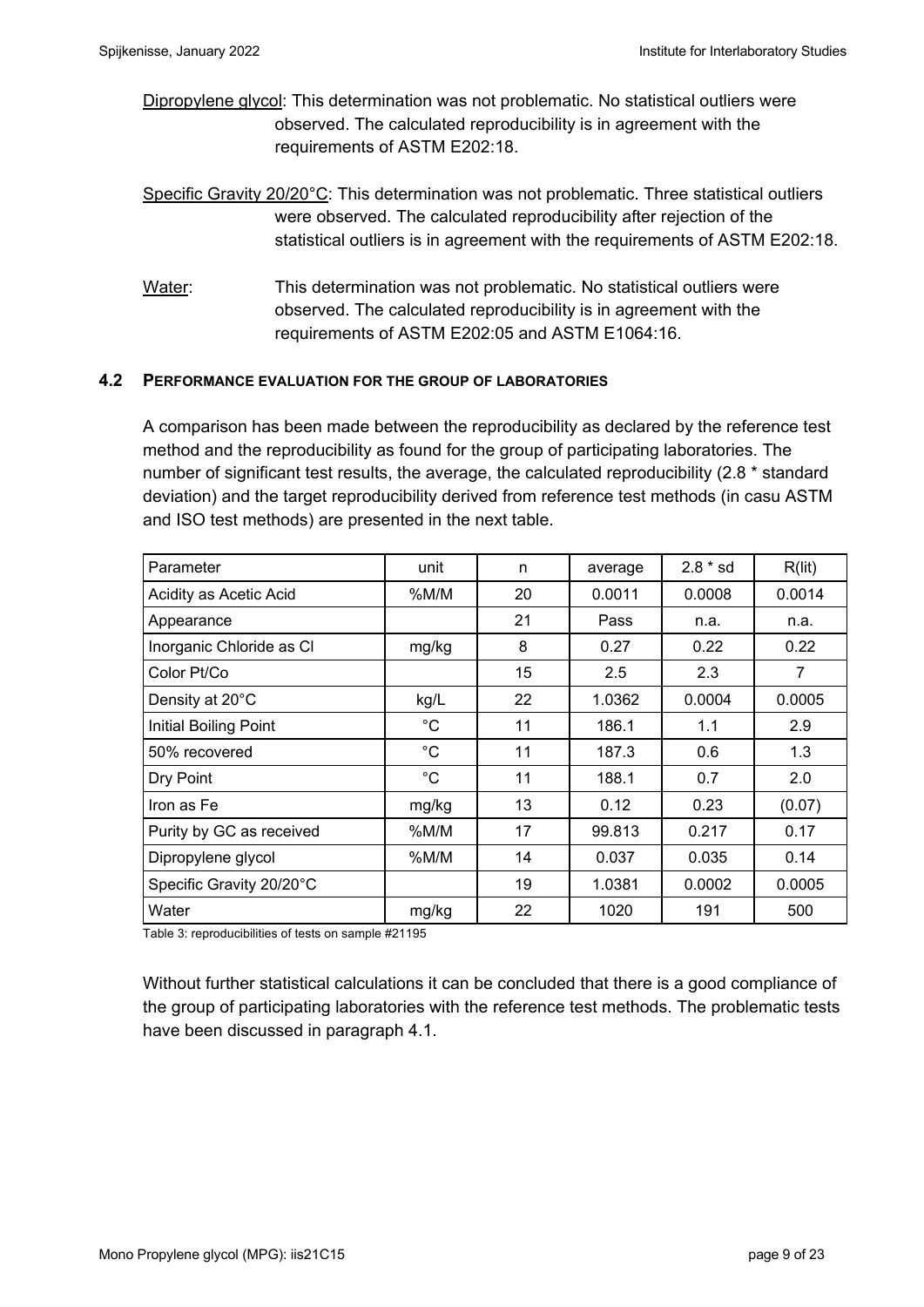#### **4.3 COMPARISON OF THE PROFICIENCY TEST OF OCTOBER 2021 WITH PREVIOUS PTS**

|                                    | October<br>2021 | October<br>2019 | October<br>2017 | October<br>2015 | October<br>2013 |
|------------------------------------|-----------------|-----------------|-----------------|-----------------|-----------------|
| Number of reporting labs           | 23              | 22              | 21              | 23              | 19              |
| Number of test results             | 191             | 181             | 177             | 207             | 189             |
| Number of statistical outliers     | 8               |                 | 2               |                 | 5               |
| Percentage of statistical outliers | 4.2%            | $2.2\%$         | $1.1\%$         | 1.9%            | 2.7%            |

Table 4: comparison with previous proficiency tests

In proficiency tests, outlier percentages of 3% - 7.5% are quite normal.

The performance of the determinations of the proficiency tests was compared to the requirements of the reference test methods. The conclusions are given the following table.

|                          | October<br>2021 | October<br>2019 | October<br>2017 | October<br>2015 | October<br>2013 |
|--------------------------|-----------------|-----------------|-----------------|-----------------|-----------------|
| Acidity as Acetic Acid   | $\ddot{}$       | $\ddot{}$       | $\ddot{}$       | $\ddot{}$       | $+$             |
| Inorganic Chloride as Cl | $+/-$           | n.e.            | --              | $+$             | n.e.            |
| Color Pt/Co              | $++$            | $^{++}$         | $++$            | $^{++}$         | $++$            |
| Density at 20°C          | $\ddot{}$       | $\ddot{}$       | $+/-$           | $\ddot{}$       | $^{\mathrm{+}}$ |
| Initial Boiling Point    | $++$            | $++$            | --              | --              |                 |
| 50% recovered            | $++$            | $\ddot{}$       | --              | --              | $+$             |
| Dry Point                | $++$            | $\ddot{}$       | $++$            | $++$            | $++$            |
| Iron as Fe               | (--)            | $+$             | (--)            | $\ddot{}$       | $++$            |
| Purity by GC as received |                 | $++$            | (--)            | $++$            | $++$            |
| Dipropylene glycol       | $^{\mathrm{+}}$ | $^{\mathrm{+}}$ | $++$            | $^{++}$         | $++$            |
| Specific Gravity 20/20°C | $++$            | $\ddot{}$       | $+/-$           | $+$             | $++$            |
| Water                    | $++$            | $++$            | $++$            | $^{\mathrm{+}}$ | $^{\mathrm{+}}$ |

Table 5: comparison determinations against the reference test methods

Results between brackets should be used with due care

The following performance categories in above table were used:

- ++ : group performed much better than the reference test method
- + : group performed better than the reference test method
- +/- : group performance equals the reference test method
- : group performed worse than the reference test method
- -- : group performed much worse than the reference test method
- n.e. : not evaluated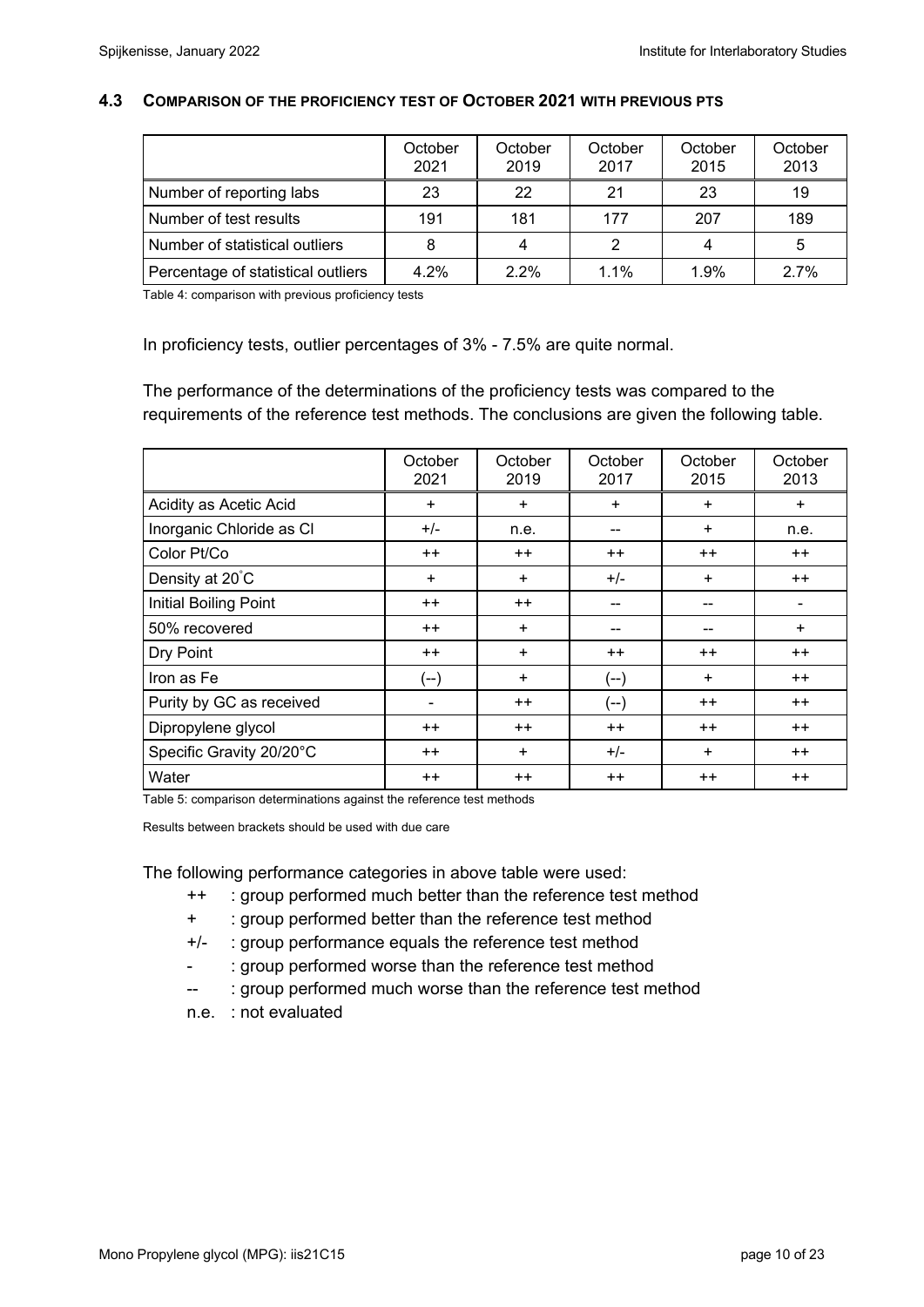#### **APPENDIX 1**

Determination of Acidity as Acetic Acid on sample #21195; results in %M/M

| lab  | method            | value     | mark | z(targ) | remarks               |
|------|-------------------|-----------|------|---------|-----------------------|
| 120  | D <sub>1613</sub> | 0.00053   |      | $-1.07$ |                       |
| 169  | D1613             | 0.00081   |      | $-0.51$ |                       |
| 171  | D1613             | 0.0013    | C    | 0.47    | Reported 13%M/M       |
| 173  | E202              | 0.0007    |      | $-0.73$ |                       |
| 174  | D <sub>1613</sub> | 0.0011    |      | 0.07    |                       |
| 315  | D1613             | 0.0012    |      | 0.27    |                       |
| 323  | D1613             | 0.0012    | C    | 0.27    | First reported 12%M/M |
| 334  |                   | -----     |      | -----   |                       |
| 343  | <b>INH-2196</b>   | 0.0008    |      | $-0.53$ |                       |
| 347  | D1613             | 0.0010    |      | $-0.13$ |                       |
| 444  |                   | -----     |      |         |                       |
| 446  |                   |           |      |         |                       |
| 541  | D <sub>1613</sub> | 0.00109   |      | 0.05    |                       |
| 551  | D1613             | 0.0009    |      | $-0.33$ |                       |
| 663  | D1613             | 0.00098   |      | $-0.17$ |                       |
| 823  | D1613             | 0.0008    |      | $-0.53$ |                       |
| 902  | D1613             | 0.0013    |      | 0.47    |                       |
| 1016 | D1613             | 0.0016959 |      | 1.26    |                       |
| 1158 | D1613             | 0.0015    |      | 0.87    |                       |
| 1509 | D1613             | 0.0010    |      | $-0.13$ |                       |
| 1603 | In house          | 0.00105   |      | $-0.03$ |                       |
| 1742 | E2679             | 0.00116   |      | 0.19    |                       |
| 1823 | D1613             | 0.00122   |      | 0.31    |                       |
|      | normality         | OK        |      |         |                       |
|      | n                 | 20        |      |         |                       |
|      | outliers          | 0         |      |         |                       |
|      | mean $(n)$        | 0.001067  |      |         |                       |
|      | st. dev. (n)      | 0.0002750 |      |         |                       |
|      | R(calc.)          | 0.000770  |      |         |                       |
|      | st.dev.(D1613:17) | 0.0005    |      |         |                       |
|      | R(D1613:17)       | 0.0014    |      |         |                       |

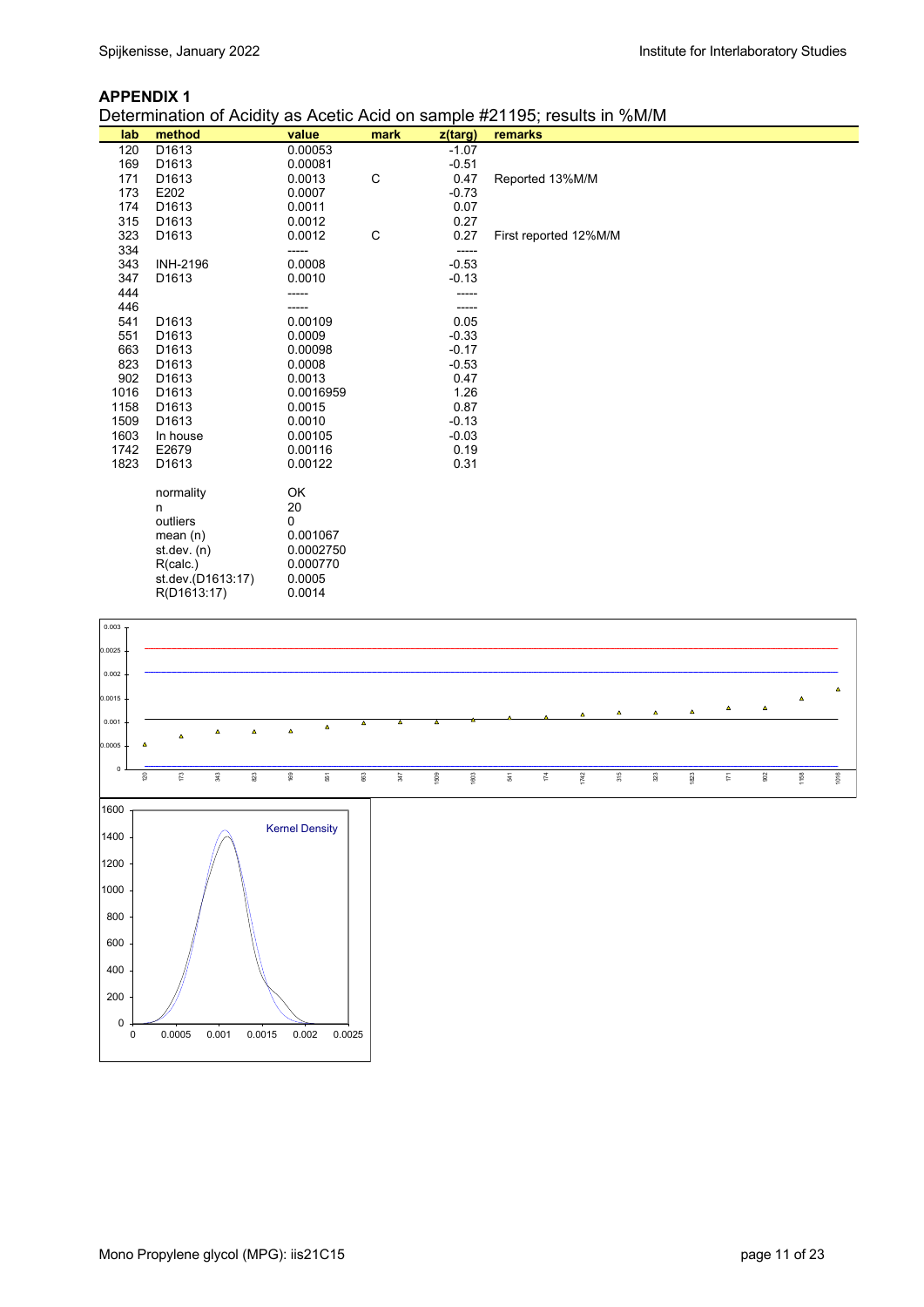# Determination of Appearance on sample #21195;

| lab  | method | value                 | mark | z(targ) | remarks |
|------|--------|-----------------------|------|---------|---------|
| 120  | D4176  | Pass                  |      | -----   |         |
| 169  | Visual | Pass                  |      | -----   |         |
| 171  | E2680  | pass                  |      | -----   |         |
| 173  | E2680  | Pass                  |      |         |         |
| 174  | Visual | Clear & Free          |      |         |         |
| 315  | E2680  | pass                  |      |         |         |
| 323  | D2679  | clear and bright      |      |         |         |
| 334  | Visual | clear & bright        |      | -----   |         |
| 343  | E2680  | <b>PASS</b>           |      | -----   |         |
| 347  | E2680  | Pass                  |      |         |         |
| 444  | E2680  | Pass                  |      |         |         |
| 446  | E2680  | Pass                  |      | -----   |         |
| 541  | E2680  | pass                  |      |         |         |
| 551  | E2680  | Pass                  |      |         |         |
| 663  | Visual | Pass                  |      |         |         |
| 823  | E2680  | Pass                  |      |         |         |
| 902  | E2680  | <b>PASS</b>           |      | -----   |         |
| 1016 | Visual | Pass                  |      | -----   |         |
| 1158 |        | -----                 |      |         |         |
| 1509 | E2680  | Clear & FFSM          |      |         |         |
| 1603 | Visual | <b>PASS</b>           |      | ----    |         |
| 1742 | E2680  | Fail                  |      |         |         |
| 1823 | D4176  | Pass                  |      | -----   |         |
|      | n      | 21                    | 1    |         |         |
|      | mean   | Pass (Bright & Clear) | Fail |         |         |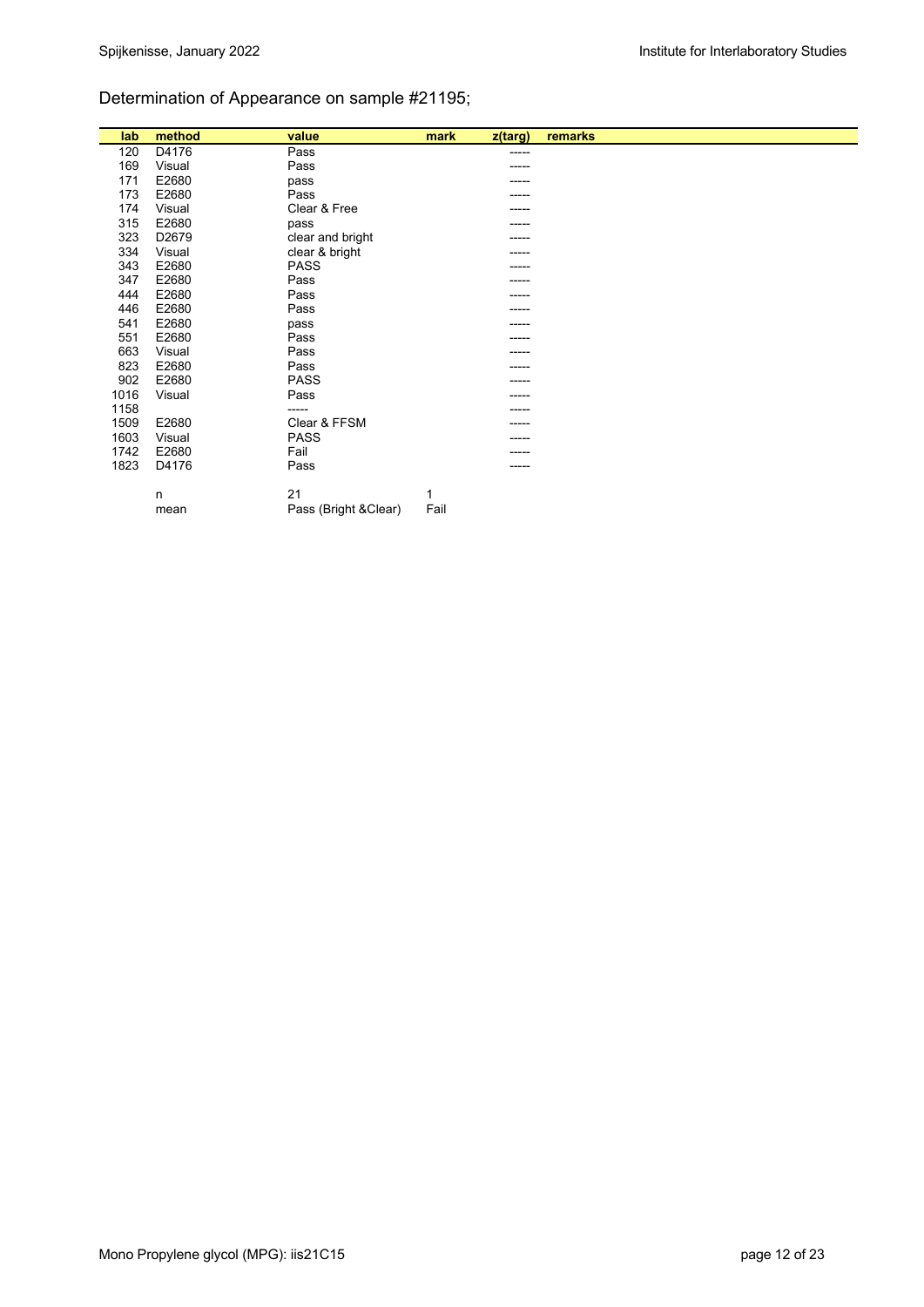# Determination of Inorganic Chloride as Cl on sample #21195; results in mg/kg

| lab  | method            | value        | mark    | z(targ) | remarks |
|------|-------------------|--------------|---------|---------|---------|
| 120  |                   | -----        |         | -----   |         |
| 169  | E2469             | 0.26         |         | $-0.10$ |         |
| 171  | E2469             | < 0.5        |         | -----   |         |
| 173  | <b>INH-0221</b>   | >0.5         |         |         |         |
| 174  |                   | -----        |         | -----   |         |
| 315  | <b>INH-158</b>    | 0.3          |         | 0.41    |         |
| 323  | E2469             | 0.26         |         | $-0.10$ |         |
| 334  | INH-96001         | < 0.5        |         | -----   |         |
| 343  | <b>INH-2195</b>   | 1.7          | G(0.01) | 18.27   |         |
| 347  |                   | -----        |         | -----   |         |
| 444  |                   |              |         |         |         |
| 446  |                   |              |         |         |         |
| 541  |                   |              |         |         |         |
| 551  |                   |              |         |         |         |
| 663  |                   |              |         | -----   |         |
| 823  | E2469             | 0.30         |         | 0.41    |         |
| 902  |                   | -----        |         | -----   |         |
| 1016 |                   |              |         |         |         |
| 1158 |                   | -----        |         | -----   |         |
| 1509 | E2469             | 0.3550       |         | 1.11    |         |
| 1603 | In house          | 0.09         |         | $-2.27$ |         |
| 1742 | E2469             | 0.288        |         | 0.25    |         |
| 1823 | E2469             | 0.2920       |         | 0.30    |         |
|      |                   |              |         |         |         |
|      | normality         | not OK       |         |         |         |
|      | n                 | 8            |         |         |         |
|      | outliers          | $\mathbf{1}$ |         |         |         |
|      | mean(n)           | 0.2681       |         |         |         |
|      | st. dev. (n)      | 0.07783      |         |         |         |
|      | R(calc.)          | 0.2179       |         |         |         |
|      | st.dev.(E2469:16) | 0.07838      |         |         |         |
|      | R(E2469:16)       | 0.2195       |         |         |         |
|      |                   |              |         |         |         |

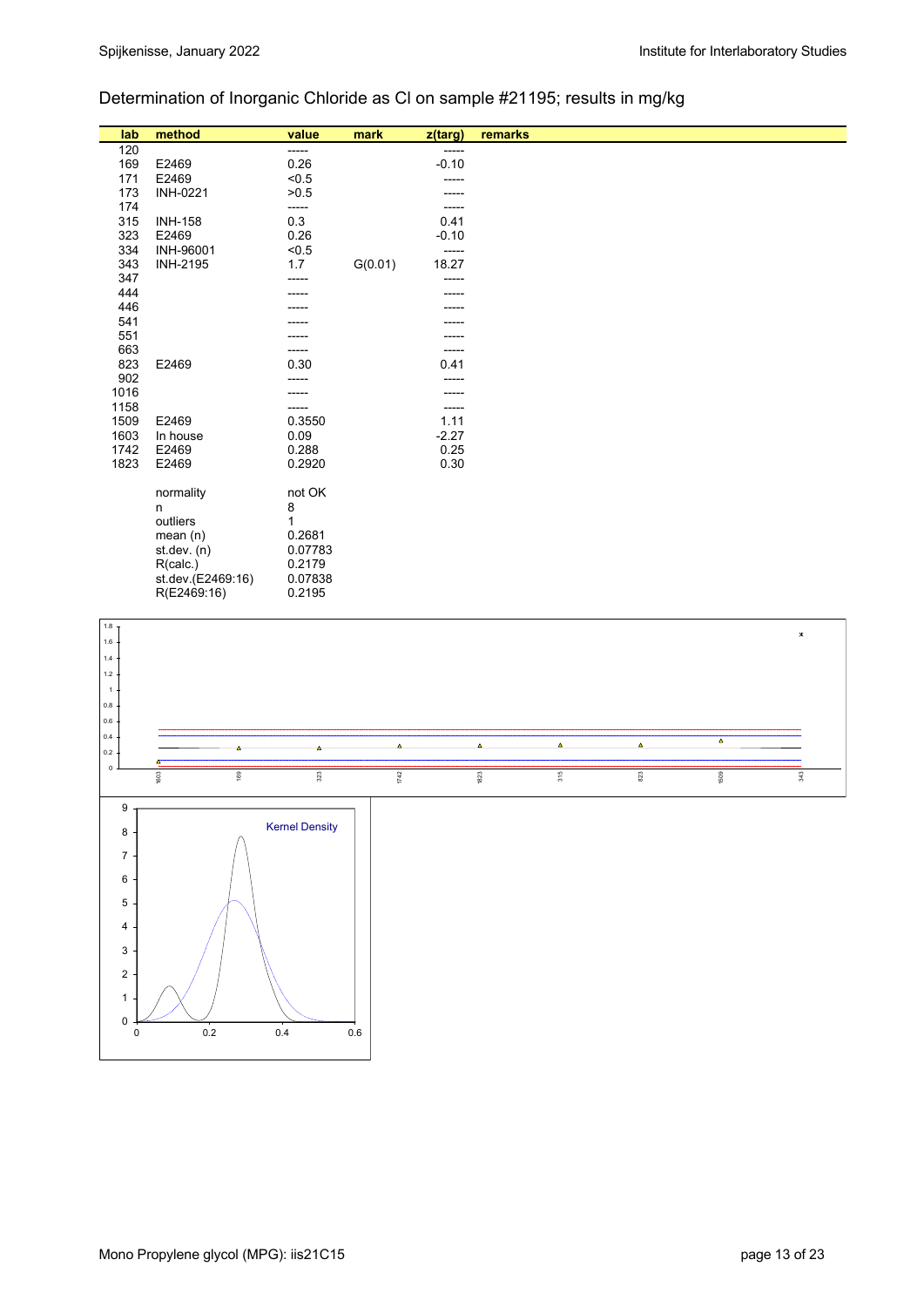# Determination of Color Pt/Co on sample #21195;

|         |                   |                         |          |         | remarks |
|---------|-------------------|-------------------------|----------|---------|---------|
| lab     | method            | value                   | mark     | z(targ) |         |
| 120     | D1209             | $\overline{2}$          |          | $-0.20$ |         |
| 169     | D1209             | $< 5$                   |          | -----   |         |
| 171     | D5386             | $5$                     |          |         |         |
| 173     | D1209             | 3                       |          | 0.20    |         |
| 174     | D5386             | 3.24                    |          | 0.29    |         |
| 315     | D1209             | $<$ 5                   |          | -----   |         |
| 323     | D1209             | < 5                     |          | ------  |         |
| 334     | D1209             | 2                       |          | $-0.20$ |         |
| 343     |                   | -----                   |          | -----   |         |
| 347     | D5386             | 3                       |          | 0.20    |         |
| 444     | D5386             | $5$                     |          | -----   |         |
| 446     | D1209             | 6                       | DG(0.05) | 1.40    |         |
| 541     | D5386             | 3                       |          | 0.20    |         |
| 551     | D1209             | 1                       |          | $-0.60$ |         |
| 663     | D5386             | $\overline{\mathbf{c}}$ |          | $-0.20$ |         |
| 823     | D5386             | 3                       |          | 0.20    |         |
| 902     |                   | $\overline{\mathbf{c}}$ |          | $-0.20$ |         |
| 1016    | D1209             | $\mathbf{1}$            |          | $-0.60$ |         |
| 1158    | D1209             | 3                       |          | 0.20    |         |
| 1509    | D1209             | 5                       | DG(0.05) | 1.00    |         |
| 1603    | In house          | 4                       |          | 0.60    |         |
| 1742    | D1209             | 2.5                     |          | 0.00    |         |
| 1823    | D5386             | 2.88                    |          | 0.15    |         |
|         |                   |                         |          |         |         |
|         | normality         | OK                      |          |         |         |
|         | n                 | 15                      |          |         |         |
|         | outliers          | $\overline{2}$          |          |         |         |
|         | mean $(n)$        | 2.508                   |          |         |         |
|         | st. dev. (n)      | 0.8320                  |          |         |         |
|         | R(calc.)          | 2.330                   |          |         |         |
|         | st.dev.(D1209:05) | $2.5\,$                 |          |         |         |
|         | R(D1209:05)       | $\overline{7}$          |          |         |         |
| Compare |                   |                         |          |         |         |
|         | R(D5386:16)       | 4.988                   |          |         |         |
|         |                   |                         |          |         |         |

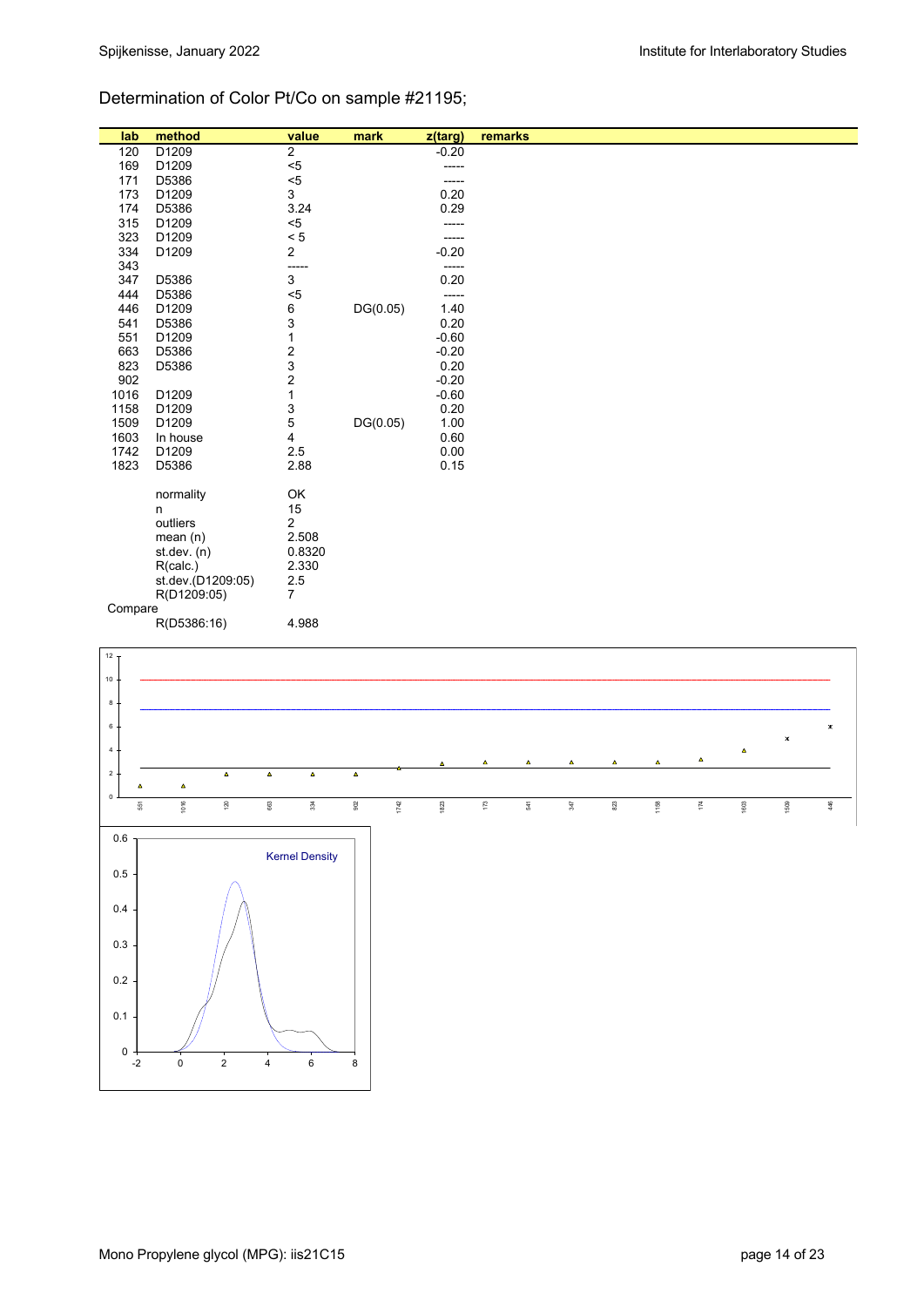# Determination of Density at 20°C on sample #21195; results in kg/L

| lab  | method              | value       | mark | z(targ) | remarks |
|------|---------------------|-------------|------|---------|---------|
| 120  | D4052               | 1.03623     |      | $-0.10$ |         |
| 169  | D4052               | 1.0363      |      | 0.29    |         |
| 171  | D4052               | 1.0363      |      | 0.29    |         |
| 173  | D4052               | 1.0362      |      | $-0.27$ |         |
| 174  | D4052               | 1.03621     |      | $-0.21$ |         |
| 315  | D4052               | 1.0362      |      | $-0.27$ |         |
| 323  | D4052               | 1.0362      |      | $-0.27$ |         |
| 334  | ISO12185            | 1.0362      |      | $-0.27$ |         |
| 343  | D4052               | 1.036       |      | $-1.39$ |         |
| 347  | D4052               | 1.0362      |      | $-0.27$ |         |
| 444  | D4052               | 1.0363      |      | 0.29    |         |
| 446  | D4052               | 1.0359      |      | $-1.95$ |         |
| 541  | D4052               | 1.0361      |      | $-0.83$ |         |
| 551  | D4052               | 1.0363      |      | 0.29    |         |
| 663  | D4052               | 1.03626     |      | 0.07    |         |
| 823  | D4052               | 1.0362      |      | $-0.27$ |         |
| 902  | D4052               | 1.0363      |      | 0.29    |         |
| 1016 | D4052               | 1.0362      |      | $-0.27$ |         |
| 1158 |                     | -----       |      | -----   |         |
| 1509 | D4052               | 1.03660     |      | 1.97    |         |
| 1603 | In house            | 1.03635     |      | 0.57    |         |
| 1742 | ISO12185            | 1.0363      |      | 0.29    |         |
| 1823 | D4052               | 1.0366      |      | 1.97    |         |
|      |                     |             |      |         |         |
|      | normality           | not OK      |      |         |         |
|      | n                   | 22          |      |         |         |
|      | outliers            | $\mathbf 0$ |      |         |         |
|      | mean(n)             | 1.036248    |      |         |         |
|      | st. dev. (n)        | 0.0001538   |      |         |         |
|      | R(calc.)            | 0.000431    |      |         |         |
|      | st.dev.(ISO12185:96 |             |      |         |         |
|      |                     | 0.0001786   |      |         |         |
|      | R(ISO12185:96)      | 0.0005      |      |         |         |
|      |                     |             |      |         |         |

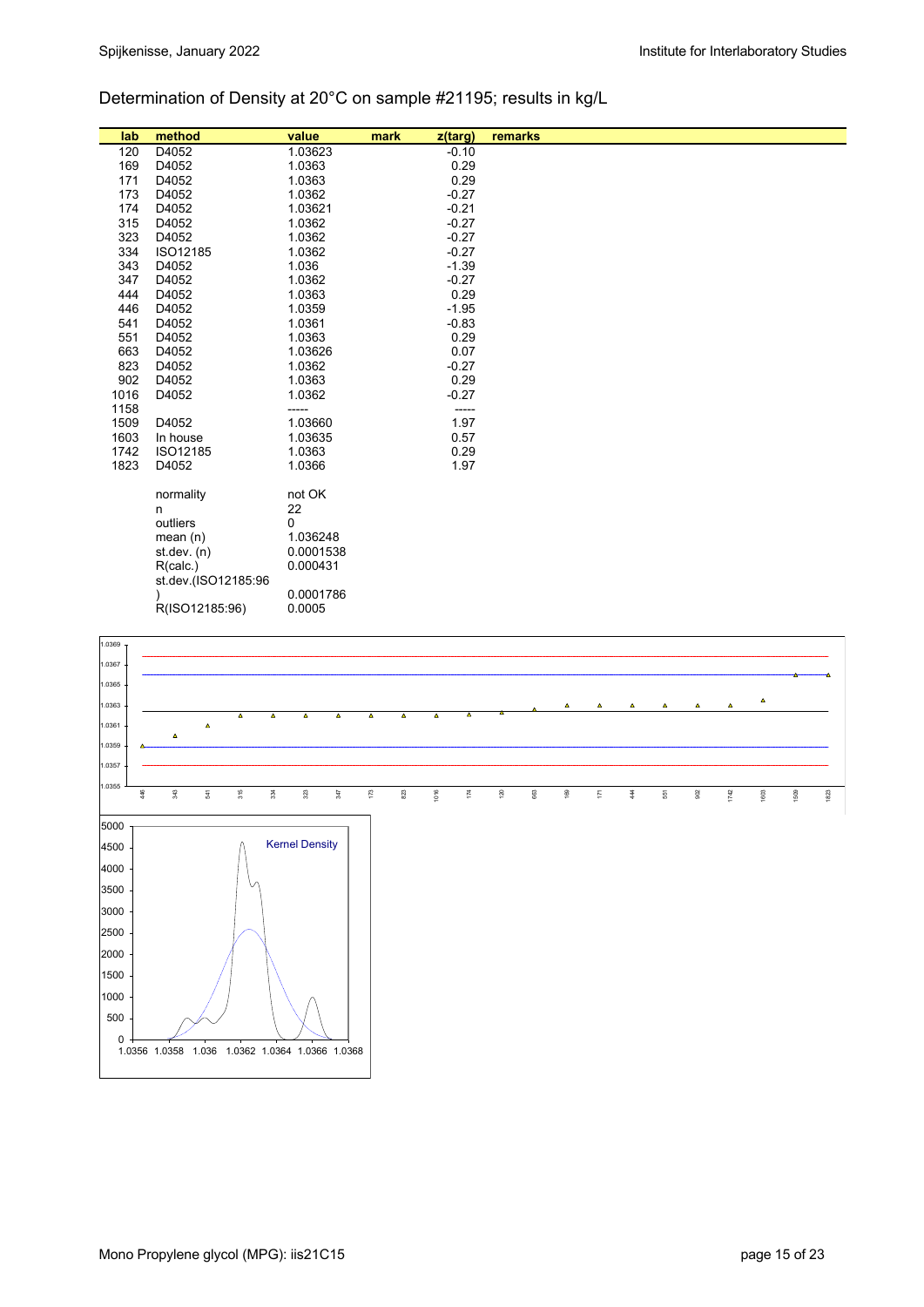# Determination of Distillation: IBP, 50% recovered, Dry Point on sample #21195; results in °C

| lab         | method            |                                    |                | <b>IBP</b>      |          | mark                      | z(targ)            | <b>50% rec</b>  | mark                    |          | $z$ (targ)              | <b>DP</b>               | mark<br>$z$ (targ)           |
|-------------|-------------------|------------------------------------|----------------|-----------------|----------|---------------------------|--------------------|-----------------|-------------------------|----------|-------------------------|-------------------------|------------------------------|
| 120         |                   | D1078-automated<br>D1078-automated |                | 186.2<br>186.3  |          |                           | 0.09<br>0.18       | 187.4<br>187.6  |                         |          | 0.13                    | 188.3<br>188.3          | 0.34<br>0.34                 |
| 169<br>171  |                   | D1078-automated                    |                | 186.4           |          |                           | 0.28               | 187.6           |                         |          | 0.57<br>0.57            | 188                     | $-0.08$                      |
| 173         |                   |                                    |                | -----           |          |                           | -----              | -----           |                         |          | -----                   | -----                   | -----                        |
| 174<br>315  |                   | D1078-automated                    |                | -----<br>186.1  |          |                           | -----<br>$-0.01$   | -----<br>187.6  |                         |          | -----<br>0.57           | -----<br>188.0          | -----<br>$-0.08$             |
| 323         | D <sub>1078</sub> |                                    |                | 186.9           |          |                           | 0.76               | 187.3           |                         |          | $-0.09$                 | 187.7                   | $-0.49$                      |
| 334         |                   |                                    |                | -----           |          |                           | -----              | -----           |                         |          | -----                   | -----                   |                              |
| 343<br>347  |                   |                                    |                |                 |          |                           | -----<br>-----     | -----           |                         |          |                         | -----                   |                              |
| 444         |                   |                                    |                |                 |          |                           | -----              |                 |                         |          |                         |                         |                              |
| 446         |                   |                                    |                |                 |          |                           | -----              | -----           |                         |          |                         |                         |                              |
| 541<br>551  |                   | D1078-automated                    |                | 185.8           |          |                           | $-0.30$            | -----<br>187.3  |                         |          | $-0.09$                 | -----<br>188.2          | 0.20                         |
| 663         |                   |                                    |                |                 |          |                           | -----              | -----           |                         |          | -----                   | -----                   |                              |
| 823         |                   |                                    |                |                 |          |                           | -----              | -----           |                         |          | -----                   | -----                   |                              |
| 902<br>1016 |                   |                                    |                |                 |          |                           | -----<br>------    | -----<br>-----  |                         |          | -----<br>$-----1$       | -----                   |                              |
| 1158        |                   | D1078-manual                       |                | 186.4           |          |                           | 0.28               | 187.1           |                         |          | $-0.52$                 | 188.1                   | 0.06                         |
| 1509        |                   | D1078-automated                    |                | 185.9           |          |                           | $-0.20$            | 187.5           |                         |          | 0.35                    | 188.4                   | 0.48                         |
| 1603        | In house          | 1742 D1078-automated               |                | 185.7<br>185.72 |          |                           | $-0.40$<br>$-0.38$ | 187.0<br>187.23 |                         |          | $-0.74$<br>$-0.24$      | 187.5<br>188.01         | $-0.77$<br>$-0.06$           |
| 1823        | D1078             |                                    |                | 185.8           |          |                           | $-0.30$            | 187.1           |                         |          | $-0.52$                 | 188.1                   | 0.06                         |
|             |                   |                                    |                |                 |          |                           |                    |                 |                         |          |                         |                         |                              |
|             | n                 | normality                          |                | OK<br>11        |          |                           |                    | OK<br>11        |                         |          |                         | OK<br>11                |                              |
|             | outliers          |                                    |                | 0               |          |                           |                    | 0               |                         |          |                         | 0                       |                              |
|             |                   | mean(n)                            |                | 186.11          |          |                           |                    | 187.34          |                         |          |                         | 188.06                  |                              |
|             | R(calc.)          | st.dev. (n)                        |                | 0.373<br>1.05   |          |                           |                    | 0.219<br>0.61   |                         |          |                         | 0.266<br>0.74           |                              |
|             |                   | st.dev.(D1078-A:11)                |                | 1.037           |          |                           |                    | 0.457           |                         |          |                         | 0.719                   |                              |
|             |                   | R(D1078-A:11)                      |                | 2.90            |          |                           |                    | 1.28            |                         |          |                         | 2.01                    |                              |
| Compare     |                   | R(D1078-M:11)                      |                | 1.99            |          |                           |                    | 1.21            |                         |          |                         | 2.45                    |                              |
|             |                   |                                    |                |                 |          |                           |                    |                 |                         |          |                         |                         |                              |
| $190 -$     |                   | Initial Boiling Point              |                |                 |          |                           |                    |                 |                         |          |                         | $1.2$                   | <b>Kernel Density</b>        |
| 189         |                   |                                    |                |                 |          |                           |                    |                 |                         |          |                         | $\mathbf 1$             |                              |
| 188<br>187. |                   |                                    |                |                 |          |                           |                    |                 |                         |          |                         | 0.8                     |                              |
| 186         |                   |                                    |                |                 |          |                           |                    |                 |                         | $\Delta$ | A                       |                         |                              |
| $185 -$     |                   | $\pmb{\Delta}$                     | $\pmb{\Delta}$ | $\pmb{\Delta}$  | Δ        |                           |                    |                 |                         |          |                         | 0.6                     |                              |
| 184         |                   |                                    |                |                 |          |                           |                    |                 |                         |          |                         | 0.4                     |                              |
| 183         |                   |                                    |                |                 |          |                           |                    |                 |                         |          |                         | 0.2                     |                              |
| 182         |                   |                                    |                |                 |          |                           | 120                | $\frac{6}{6}$   | $\overline{\mathbb{F}}$ |          | $_{32\,3}$              | $\mathbf 0$             |                              |
|             | 1603              | 1742                               | 551            | 1823            | 1509     | $315$                     |                    |                 |                         | 1158     |                         | 184                     | 185<br>187<br>186<br>188     |
| 189         |                   |                                    |                |                 |          |                           |                    |                 |                         |          |                         | $\overline{\mathbf{c}}$ |                              |
| 188.5       |                   | 50% recovered                      |                |                 |          |                           |                    |                 |                         |          |                         | 1.8                     | <b>Kernel Density</b>        |
| 188         |                   |                                    |                |                 |          |                           |                    |                 |                         |          |                         | 1.6                     |                              |
| 187.5       |                   |                                    |                |                 |          |                           |                    |                 | ٨                       | $\Delta$ |                         | 1.4<br>1.2              |                              |
| 187         |                   | $\Delta$                           | $\Delta$       | $\Delta$        |          |                           |                    |                 |                         |          |                         | -1                      |                              |
| 186.5       |                   |                                    |                |                 |          |                           |                    |                 |                         |          |                         | 0.8                     |                              |
| 186         |                   |                                    |                |                 |          |                           |                    |                 |                         |          |                         | 0.6<br>0.4              |                              |
| 185.5       |                   |                                    |                |                 |          |                           |                    |                 |                         |          |                         | 0.2                     |                              |
| 185         | 1603              | 1158                               | 1823           | 1742            | $_{323}$ | $\overline{\mathfrak{s}}$ | $\frac{8}{12}$     | 1509            | 315                     | 169      | $\overline{\mathbf{r}}$ | 0<br>186.5              | 187.5<br>187<br>188<br>188.5 |
|             |                   |                                    |                |                 |          |                           |                    |                 |                         |          |                         |                         |                              |
| 191         |                   |                                    |                |                 |          |                           |                    |                 |                         |          |                         | 1.8                     |                              |
| 190         | Dry Point         |                                    |                |                 |          |                           |                    |                 |                         |          |                         | 1.6                     | <b>Kernel Density</b>        |
| 189         |                   |                                    |                |                 |          |                           |                    |                 |                         |          |                         | 1.4                     |                              |
| 188         |                   |                                    |                |                 |          |                           |                    |                 |                         | $\Delta$ |                         | 1.2<br>1                |                              |
| 187         |                   | $\pmb{\Delta}$                     |                |                 |          |                           |                    |                 |                         |          |                         | 0.8                     |                              |
| 186         |                   |                                    |                |                 |          |                           |                    |                 |                         |          |                         | 0.6                     |                              |
| 185         |                   |                                    |                |                 |          |                           |                    |                 |                         |          |                         | 0.4                     |                              |
|             |                   |                                    |                |                 |          |                           |                    |                 |                         |          |                         | 0.2                     |                              |
| 184         | 1603              | 323                                | 315            | $\overline{r}$  | 1742     | 1158                      | 1823               | 551             | $120$                   | $^{169}$ | 1509                    | 0<br>187                | 187.5<br>188.5<br>189<br>188 |
|             |                   |                                    |                |                 |          |                           |                    |                 |                         |          |                         |                         |                              |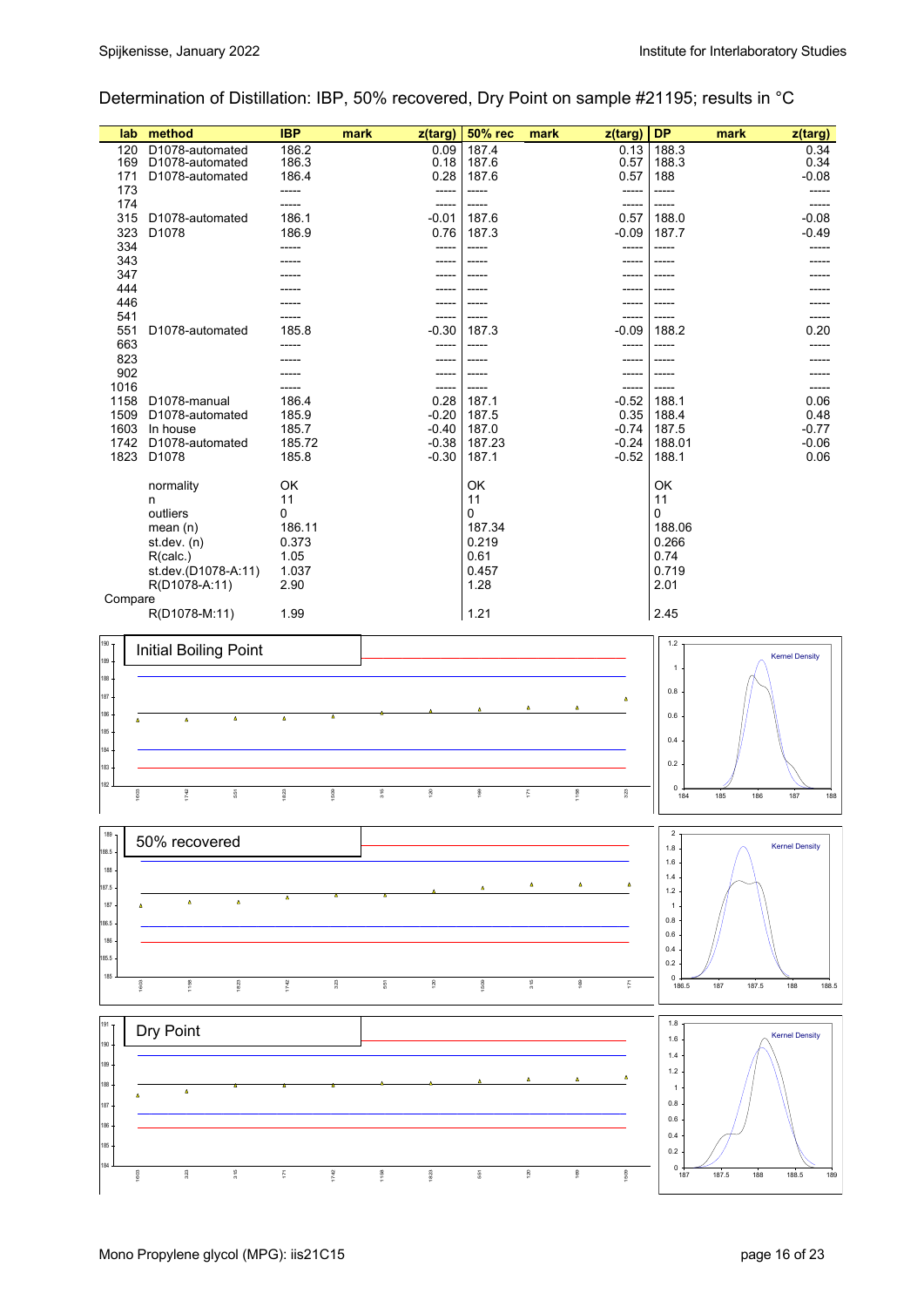# Determination of Iron as Fe on sample #21195; results in mg/kg

| lab  | method           | value          | mark        | z(targ) | remarks              |
|------|------------------|----------------|-------------|---------|----------------------|
| 120  | E394             | 0.083          |             | -----   |                      |
| 169  | E1615            | 0.068          |             |         |                      |
| 171  |                  | -----          |             |         |                      |
| 173  | E394             | 0.26           | $\mathbf C$ |         | First reported 0.32  |
| 174  |                  | -----          |             |         |                      |
| 315  | E1615            | 0.094          |             |         |                      |
| 323  | E1615            | 0.080          |             |         |                      |
| 334  |                  | -----          |             |         |                      |
| 343  | E1615            | 0.051          |             |         |                      |
| 347  |                  | -----          |             |         |                      |
| 444  |                  | -----          |             |         |                      |
| 446  | <b>INH-2290</b>  | 0.06           |             |         |                      |
| 541  | E394             | 0.275          |             |         |                      |
| 551  | E394             | 0.13           |             |         |                      |
| 663  | E394             | 0.86           | C, G(0.01)  | -----   | First reported 0.86  |
| 823  | E394             | 0.45           | C, G(0.05)  | -----   | First reported 0.41  |
| 902  |                  | -----          |             | -----   |                      |
| 1016 | <b>NEN6966</b>   | < 0.20         | C           | -----   | First reported 0.655 |
| 1158 |                  | -----          |             | -----   |                      |
| 1509 | E394             | 0.046          |             | -----   |                      |
| 1603 | In house         | 0.212          | C           |         | First reported 0.731 |
| 1742 | In house         | 0.063          |             |         |                      |
| 1823 | D1615            | 0.187          |             |         |                      |
|      | normality        | OK             |             |         |                      |
|      | n                | 13             |             |         |                      |
|      | outliers         | $\overline{2}$ |             |         |                      |
|      | mean $(n)$       | 0.1238         |             |         |                      |
|      | st.dev. (n)      | 0.08161        |             |         |                      |
|      | R(calc.)         | 0.2285         |             |         |                      |
|      |                  | (0.02385)      |             |         |                      |
|      | st.dev.(E394:15) |                |             |         |                      |
|      | R(E394:15)       | (0.0668)       |             |         |                      |
|      |                  |                |             |         |                      |

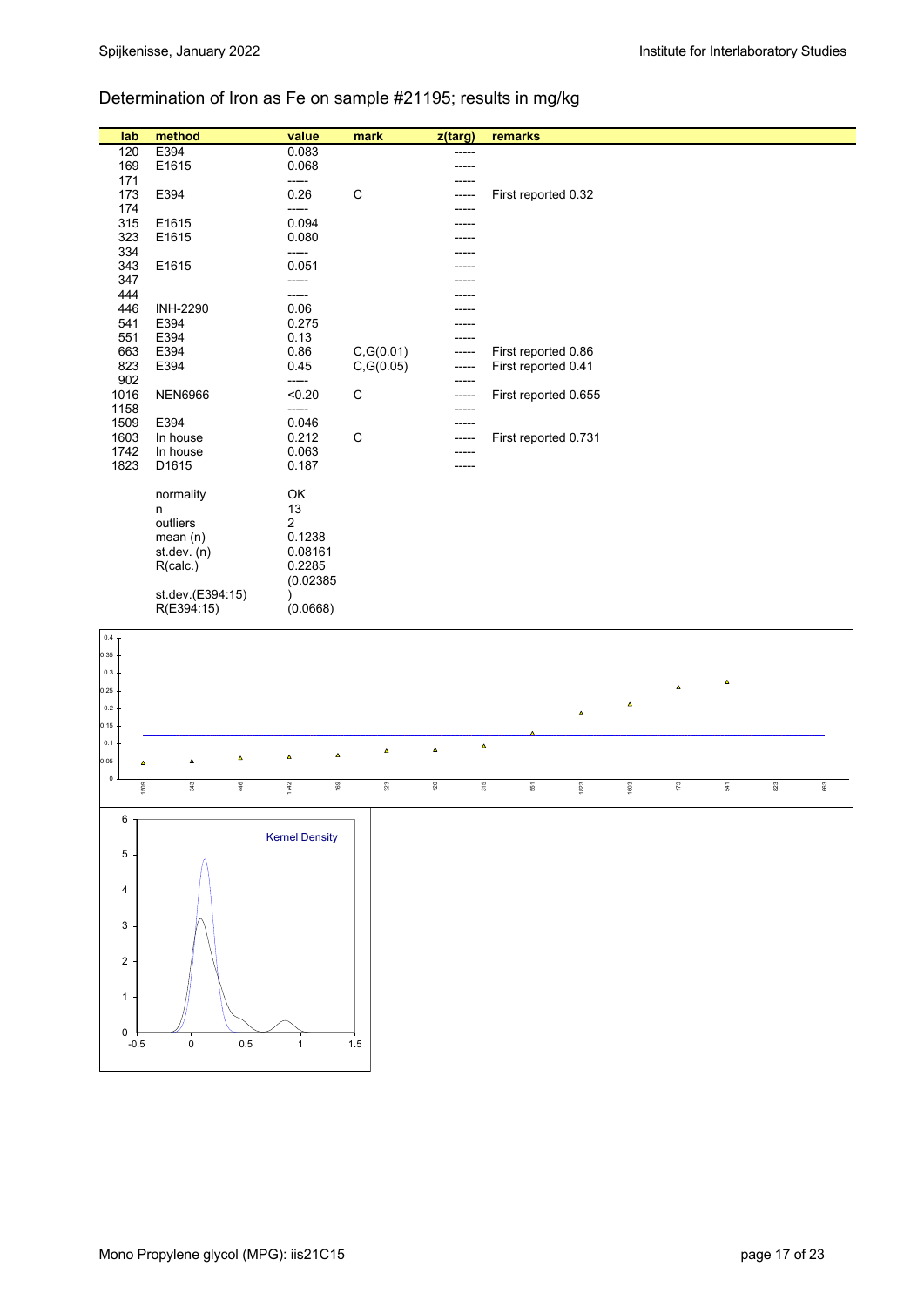# Determination of Purity by GC as received on sample #21195; results in %M/M

| lab  | method           | value   | mark | z(targ) | remarks                              |
|------|------------------|---------|------|---------|--------------------------------------|
| 120  | E2409            | 99.90   |      | 1.43    |                                      |
| 169  | E2409            | 99.9133 |      | 1.64    |                                      |
| 171  | E2409            | 99.7146 |      | $-1.63$ |                                      |
| 173  | <b>INH-0540</b>  | 99.8957 |      | 1.35    |                                      |
| 174  |                  | -----   |      | -----   |                                      |
| 315  | <b>INH-103</b>   | 99.90   |      | 1.43    |                                      |
| 323  |                  | -----   |      |         |                                      |
| 334  |                  |         |      |         |                                      |
| 343  | <b>INH-1321</b>  | 99.82   |      | 0.11    |                                      |
| 347  | <b>INH-177</b>   | 99.795  |      | $-0.30$ |                                      |
| 444  | INH-100687       | 99.749  |      | $-1.06$ |                                      |
| 446  | <b>INH-2290</b>  | 99.80   |      | $-0.22$ |                                      |
| 541  | INH-100687       | 99.935  |      | 2.00    |                                      |
| 551  |                  | -----   |      | -----   |                                      |
| 663  | INH-100687       | 99.709  |      | $-1.72$ |                                      |
| 823  | E2409            | 99.764  |      | $-0.81$ |                                      |
| 902  |                  | -----   |      | -----   |                                      |
| 1016 | E202             | 99.849  |      | 0.59    |                                      |
| 1158 | In house         | 99.87   |      | 0.93    |                                      |
| 1509 | E202             | 99.730  |      | $-1.37$ |                                      |
| 1603 | In house         | 99.74   |      | $-1.21$ |                                      |
| 1742 |                  | -----   | W    | -----   | Test result withdrawn, reported 99.3 |
| 1823 | E202             | 99.7443 |      | $-1.14$ |                                      |
|      | normality        | OK      |      |         |                                      |
|      | n                | 17      |      |         |                                      |
|      | outliers         | 0       |      |         |                                      |
|      | mean(n)          | 99.8135 |      |         |                                      |
|      | st. dev. (n)     | 0.07743 |      |         |                                      |
|      | R(calc.)         | 0.2168  |      |         |                                      |
|      | st.dev.(E202:18) | 0.06071 |      |         |                                      |
|      | R(E202:18)       | 0.17    |      |         |                                      |
|      |                  |         |      |         |                                      |

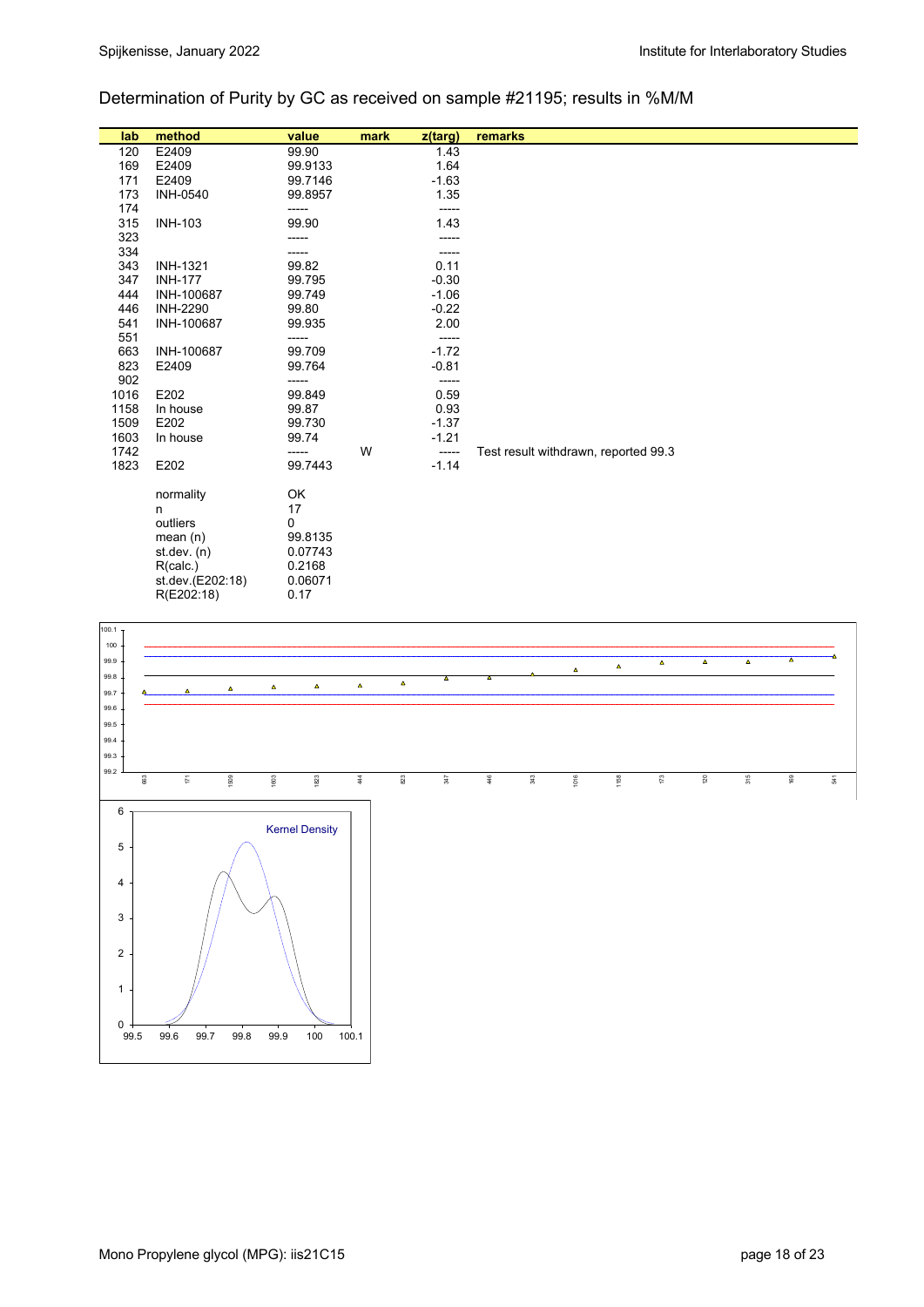# Determination of Dipropylene glycol on sample #21195; results in %M/M

| lab  | method           | value    | mark | z(targ) | remarks                                 |
|------|------------------|----------|------|---------|-----------------------------------------|
| 120  |                  | -----    |      | -----   |                                         |
| 169  | E2409            | 0.01396  |      | $-0.46$ |                                         |
| 171  | E2409            | 0.0147   |      | $-0.44$ |                                         |
| 173  | <b>INH-0540</b>  | 0.0278   |      | $-0.18$ |                                         |
| 174  |                  | -----    |      | -----   |                                         |
| 315  | <b>INH-103</b>   | 0.039    |      | 0.04    |                                         |
| 323  |                  |          |      |         |                                         |
| 334  |                  | -----    |      | -----   |                                         |
| 343  | <b>INH-1321</b>  | 0.047    |      | 0.20    |                                         |
| 347  | <b>INH-177</b>   | 0.027    |      | $-0.20$ |                                         |
| 444  | INH-100687       | 0.0551   |      | 0.36    |                                         |
| 446  |                  | -----    |      |         |                                         |
| 541  | INH-100687       | < 0.0023 |      |         |                                         |
| 551  |                  | -----    |      | -----   |                                         |
| 663  |                  | 0.04822  |      | 0.23    |                                         |
| 823  | E2409            | 0.0396   |      | 0.05    |                                         |
| 902  |                  | -----    |      | -----   |                                         |
| 1016 | E202             | 0.035    |      | $-0.04$ |                                         |
| 1158 | In house         | 0.034    |      | $-0.06$ |                                         |
| 1509 | E202             | 0.0383   |      | 0.03    |                                         |
| 1603 | In house         | 0.0528   |      | 0.32    |                                         |
| 1742 |                  | -----    | W    | $-----$ | Test result withdrawn, reported 0.00049 |
| 1823 | E202             | 0.0439   |      | 0.14    |                                         |
|      |                  |          |      |         |                                         |
|      | normality        | OK       |      |         |                                         |
|      | n                | 14       |      |         |                                         |
|      | outliers         | 0        |      |         |                                         |
|      | mean $(n)$       | 0.03688  |      |         |                                         |
|      | st.dev. $(n)$    | 0.012676 |      |         |                                         |
|      | R(calc.)         | 0.035492 |      |         |                                         |
|      | st.dev.(E202:18) | 0.0500   |      |         |                                         |
|      | R(E202:18)       | 0.14     |      |         |                                         |

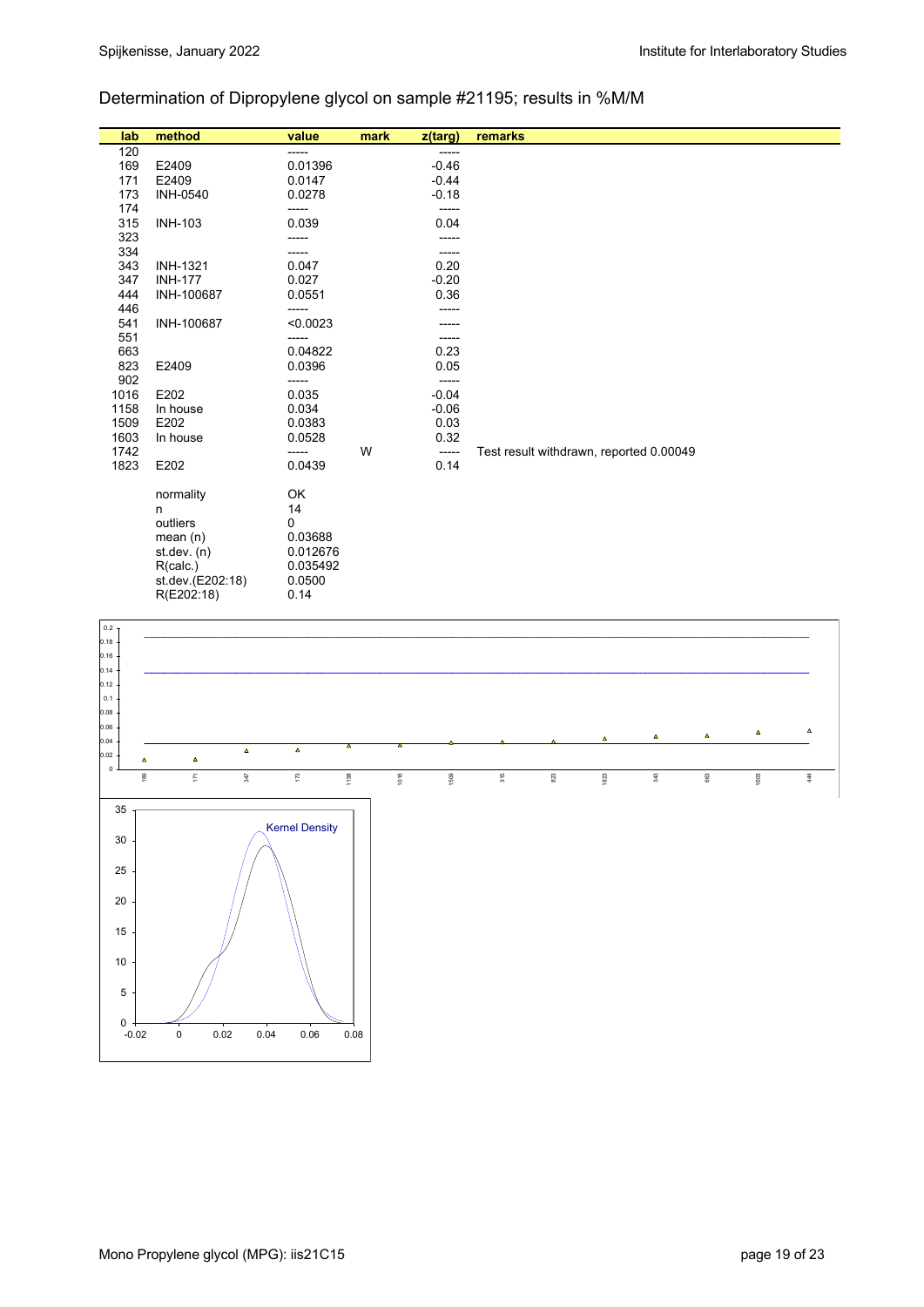# Determination of Specific Gravity at 20/20°C on sample #21195;

| lab  | method                         | value               | mark    | z(targ) | remarks |  |
|------|--------------------------------|---------------------|---------|---------|---------|--|
| 120  | D4052                          | 1.03810             |         | $-0.06$ |         |  |
| 169  | D4052                          | 1.0382              |         | 0.50    |         |  |
| 171  | D4052                          | 1.0381              |         | $-0.06$ |         |  |
| 173  | D4052                          | 1.0380              |         | $-0.62$ |         |  |
| 174  | D4052                          | 1.03809             |         | $-0.12$ |         |  |
| 315  | D4052                          | 1.0381              |         | $-0.06$ |         |  |
| 323  | D4052                          | 1.0381              |         | $-0.06$ |         |  |
| 334  | D4052                          | 1.038               |         | $-0.62$ |         |  |
| 343  | D4052                          | 1.038               |         | $-0.62$ |         |  |
| 347  | D4052                          | 1.0382              |         | 0.50    |         |  |
| 444  | D4052                          | 1.0382              |         | 0.50    |         |  |
| 446  | D4052                          | 1.0377              | R(0.01) | $-2.30$ |         |  |
| 541  | D4052                          | 1.0380              |         | $-0.62$ |         |  |
| 551  | D4052                          | 1.0382              |         | 0.50    |         |  |
| 663  | D4052                          | 1.0381              |         | $-0.06$ |         |  |
| 823  | ISO12185                       | 1.0381              |         | $-0.06$ |         |  |
| 902  | D4052                          | 1.0381              |         | $-0.06$ |         |  |
| 1016 | D4052                          | 1.0381              |         | $-0.06$ |         |  |
| 1158 |                                | -----               |         | -----   |         |  |
| 1509 | D4052                          | 1.03847             | R(0.01) | 2.01    |         |  |
| 1603 | In house                       | 1.03822             |         | 0.61    |         |  |
| 1742 | D4052                          | 1.0382              |         | 0.50    |         |  |
| 1823 | D4052                          | 1.0385              | R(0.01) | 2.18    |         |  |
|      |                                |                     |         |         |         |  |
|      | normality                      | OK                  |         |         |         |  |
|      | n.                             | 19                  |         |         |         |  |
|      | outliers                       | 3                   |         |         |         |  |
|      | mean $(n)$                     | 1.03811             |         |         |         |  |
|      | st.dev. (n)                    | 0.000075<br>0.00021 |         |         |         |  |
|      | R(calc.)                       | 0.000179            |         |         |         |  |
|      | st.dev.(E202:18)<br>R(E202:18) | 0.0005              |         |         |         |  |
|      |                                |                     |         |         |         |  |

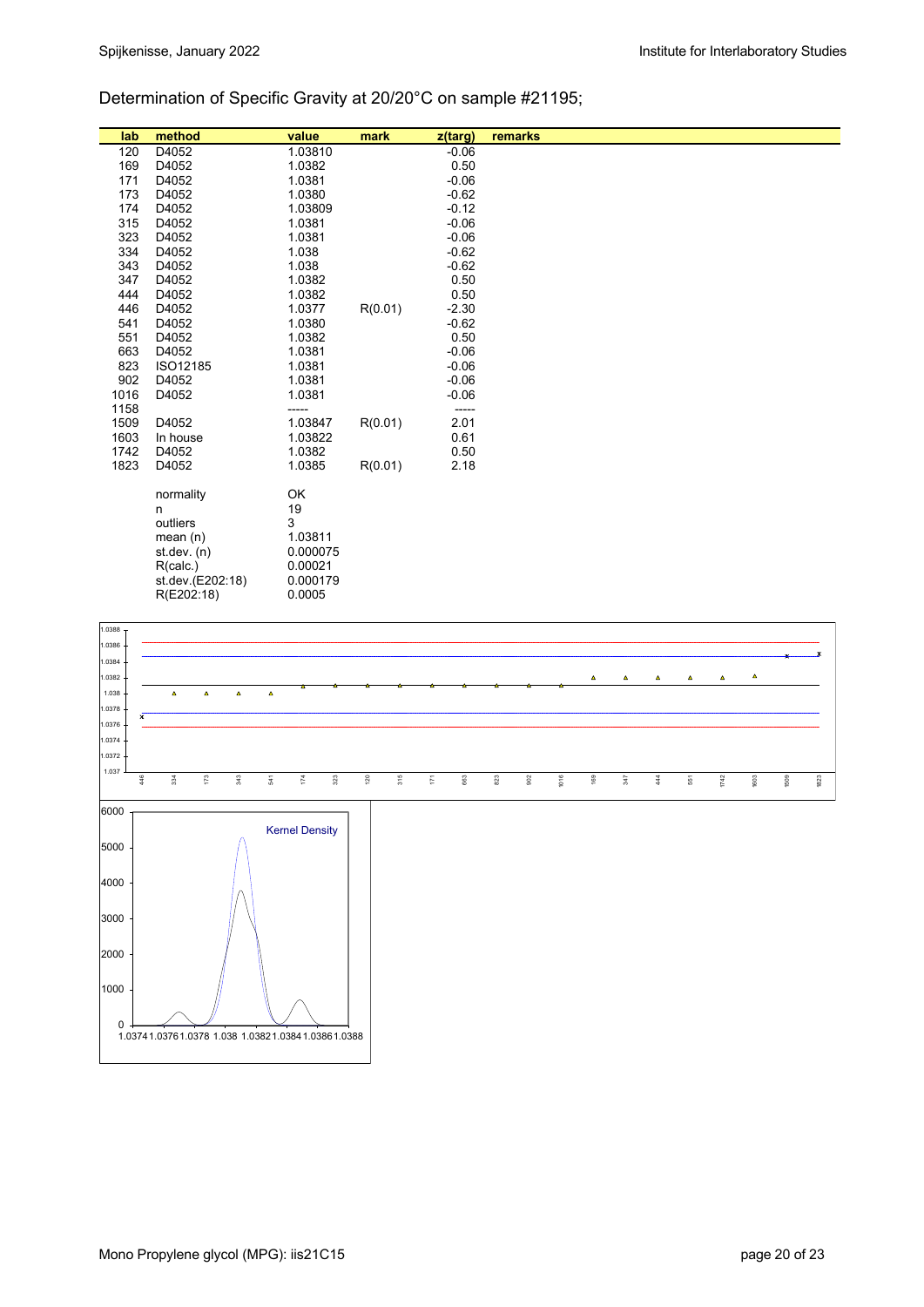# Determination of Water on sample #21195; results in mg/kg

| lab     | method           | value   | mark | z(targ) | remarks                     |
|---------|------------------|---------|------|---------|-----------------------------|
| 120     | E1064            | 882.6   |      | $-0.77$ |                             |
| 169     | E1064            | 1101.64 |      | 0.46    |                             |
| 171     | E1064            | 1010    |      | $-0.06$ |                             |
| 173     | E203             | 963     |      | $-0.32$ |                             |
| 174     | E1064            | 981     |      | $-0.22$ |                             |
| 315     | E1064            | 990     |      | $-0.17$ |                             |
| 323     | E1064            | 979     |      | $-0.23$ |                             |
| 334     | E1064            | 973     |      | $-0.26$ |                             |
| 343     | E1064            | 990     |      | $-0.17$ |                             |
| 347     | <b>INH-176</b>   | 1005    |      | $-0.08$ |                             |
| 444     | E203             | 1060    |      | 0.22    |                             |
| 446     | E203             | 1100    |      | 0.45    |                             |
| 541     | E1064            | 1008.5  |      | $-0.06$ |                             |
| 551     | E1064            | 1014.4  |      | $-0.03$ |                             |
| 663     | E1064            | 995.05  |      | $-0.14$ |                             |
| 823     | E1064            | 997     |      | $-0.13$ |                             |
| 902     |                  | -----   |      | -----   |                             |
| 1016    | D1364            | 1020    |      | 0.00    |                             |
| 1158    | E203             | 1080    |      | 0.34    |                             |
| 1509    | E203             | 1115.5  | C    | 0.54    | First reported 0.1116 mg/kg |
| 1603    | In house         | 1210    |      | 1.06    |                             |
| 1742    | E1064            | 979     |      | $-0.23$ |                             |
| 1823    | E1064            | 983.00  |      | $-0.21$ |                             |
|         | normality        | not OK  |      |         |                             |
|         | n                | 22      |      |         |                             |
|         | outliers         | 0       |      |         |                             |
|         | mean(n)          | 1019.90 |      |         |                             |
|         | st. dev. (n)     | 68.143  |      |         |                             |
|         | R(calc.)         | 190.80  |      |         |                             |
|         | st.dev.(E202:05) | 178.571 |      |         |                             |
|         | R(E202:05)       | 500     |      |         |                             |
| Compare |                  |         |      |         |                             |
|         | R(E1064:16)      | 174.40  |      |         |                             |

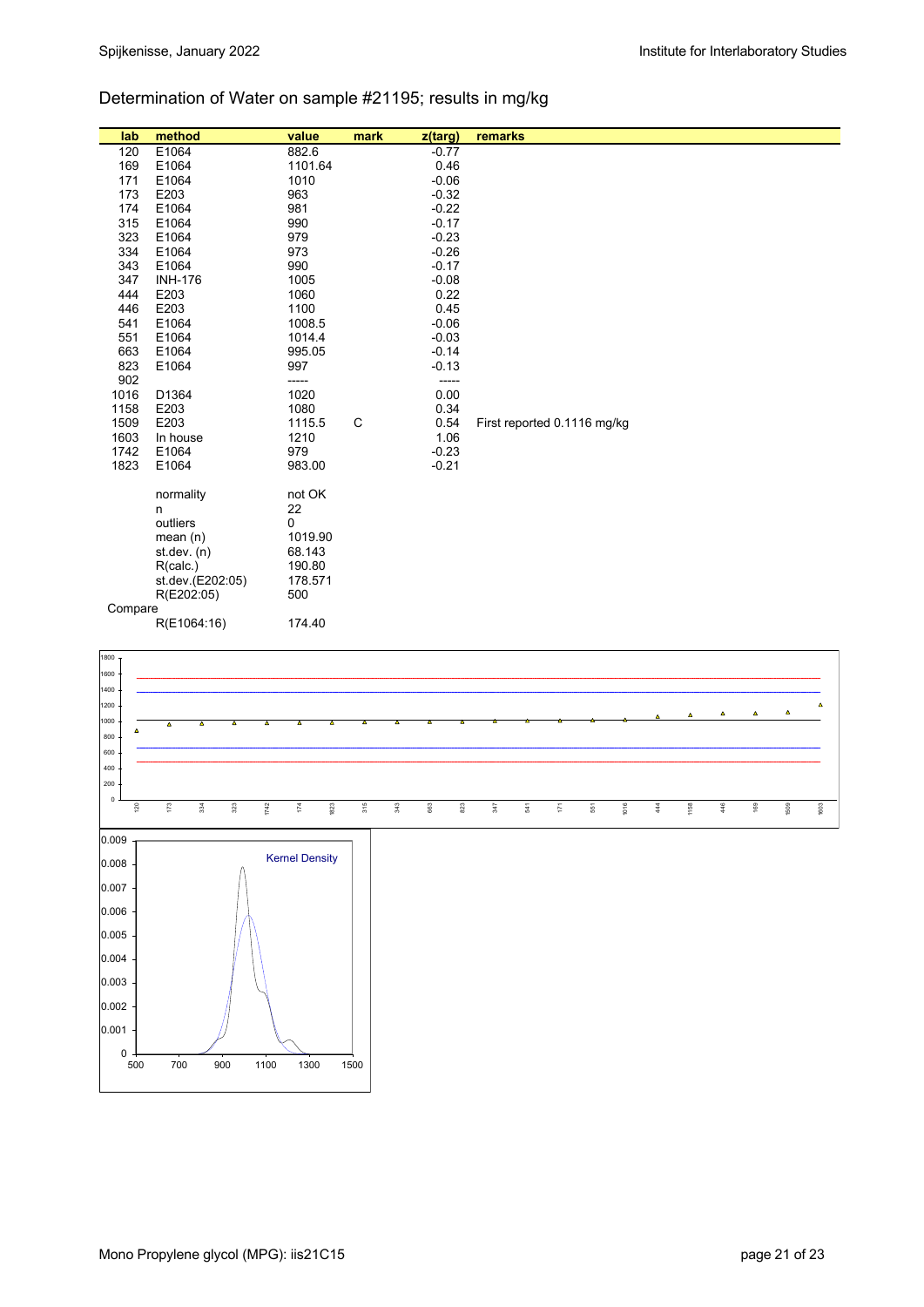### **APPENDIX 2**

# **Number of participants per country**

| 1 lab in  | ARGENTINA                |
|-----------|--------------------------|
| 1 lab in  | <b>BELGIUM</b>           |
| 1 lab in  | <b>BRAZIL</b>            |
| 1 lab in  | CHINA, People's Republic |
| 1 lab in  | <b>FINI AND</b>          |
| 1 lab in  | <b>FRANCE</b>            |
| 1 lab in  | <b>GFRMANY</b>           |
| 1 lab in  | KOREA, Republic of       |
| 2 labs in | NETHERLANDS              |
| 1 lab in  | <b>ROMANIA</b>           |
| 1 lab in  | <b>SINGAPORE</b>         |
| 2 labs in | <b>SPAIN</b>             |
| 1 lab in  | THAII AND                |
| 1 lab in  | <b>TURKEY</b>            |
| 2 labs in | UNITED KINGDOM           |
| 5 labs in | UNITED STATES OF AMERICA |
|           |                          |